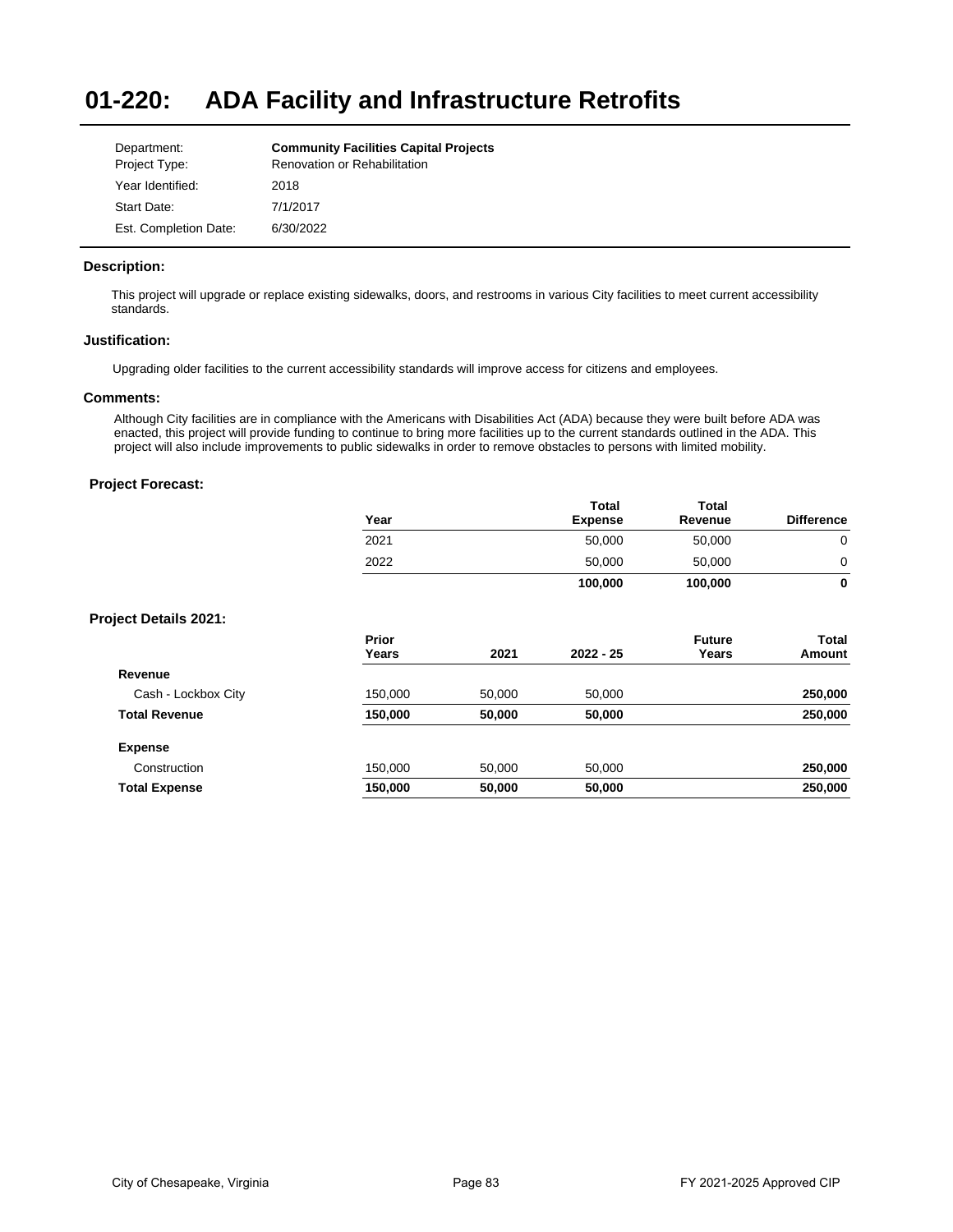# **01-230: CIBH - Expansion and Renovation of 224 Great Bridge Blvd. Building**

| Department:           | <b>Community Facilities Capital Projects</b> |
|-----------------------|----------------------------------------------|
| Project Type:         | <b>Renovation or Rehabilitation</b>          |
| Year Identified:      | 2019                                         |
| Start Date:           | 7/1/2018                                     |
| Est. Completion Date: | 6/30/2021                                    |

#### **Description:**

This project initially included only an architectural space and programming study of the entire facility at 224 Great Bridge Blvd. (the CIBH Main Building) and renovation to the main facility's lobby. The study identified how to best re-use the space to create additional usable office space in the building that currently houses the Psychosocial Day Support Program because these services will be transitioning to the facility at the former Galilee Church property. Since completion of the study, the project now includes the expansion and renovation of the complex.

#### **Justification:**

The main CIBH facility at 224 Great Bridge Blvd. was built in FY 2005. Since then, the demand for services has increased and the staffing level at this facility has increased by more than 50% to meet demand. CIBH also has additional temporary staff, interns, and volunteers that work at this facility but are not shown in the permanent FTE count. CIBH staff have worked to maximize the use of existing space, but the facility is beyond capacity.

#### **Comments:**

The architectural study recommends razing the old clubhouse and expanding the main building.

On September 10, 2019, City Council added \$612,700 to this project to complete the lobby renovation and detailed design plans for construction.

On November 13, 2018, City Council added \$25,000 to complete the study.

All funding is provided by transfers from CIBH's Operating Fund Balance.

| Year           |           | <b>Total</b><br><b>Expense</b> | <b>Total</b><br>Revenue | <b>Difference</b> |
|----------------|-----------|--------------------------------|-------------------------|-------------------|
| 2021           |           | 5,997,000                      | 5,997,000               | 0                 |
|                |           | 5,997,000                      | 5,997,000               | $\bf{0}$          |
|                |           |                                |                         |                   |
| Prior<br>Years | 2021      | $2022 - 25$                    | <b>Future</b><br>Years  | Total<br>Amount   |
|                |           |                                |                         |                   |
| 712,700        | 5,997,000 |                                |                         | 6,709,700         |
| 712,700        | 5,997,000 |                                |                         | 6,709,700         |
|                |           |                                |                         |                   |
| 712,700        |           |                                |                         | 712,700           |
|                | 5,997,000 |                                |                         | 5,997,000         |
| 712,700        | 5,997,000 |                                |                         | 6,709,700         |
|                |           |                                |                         |                   |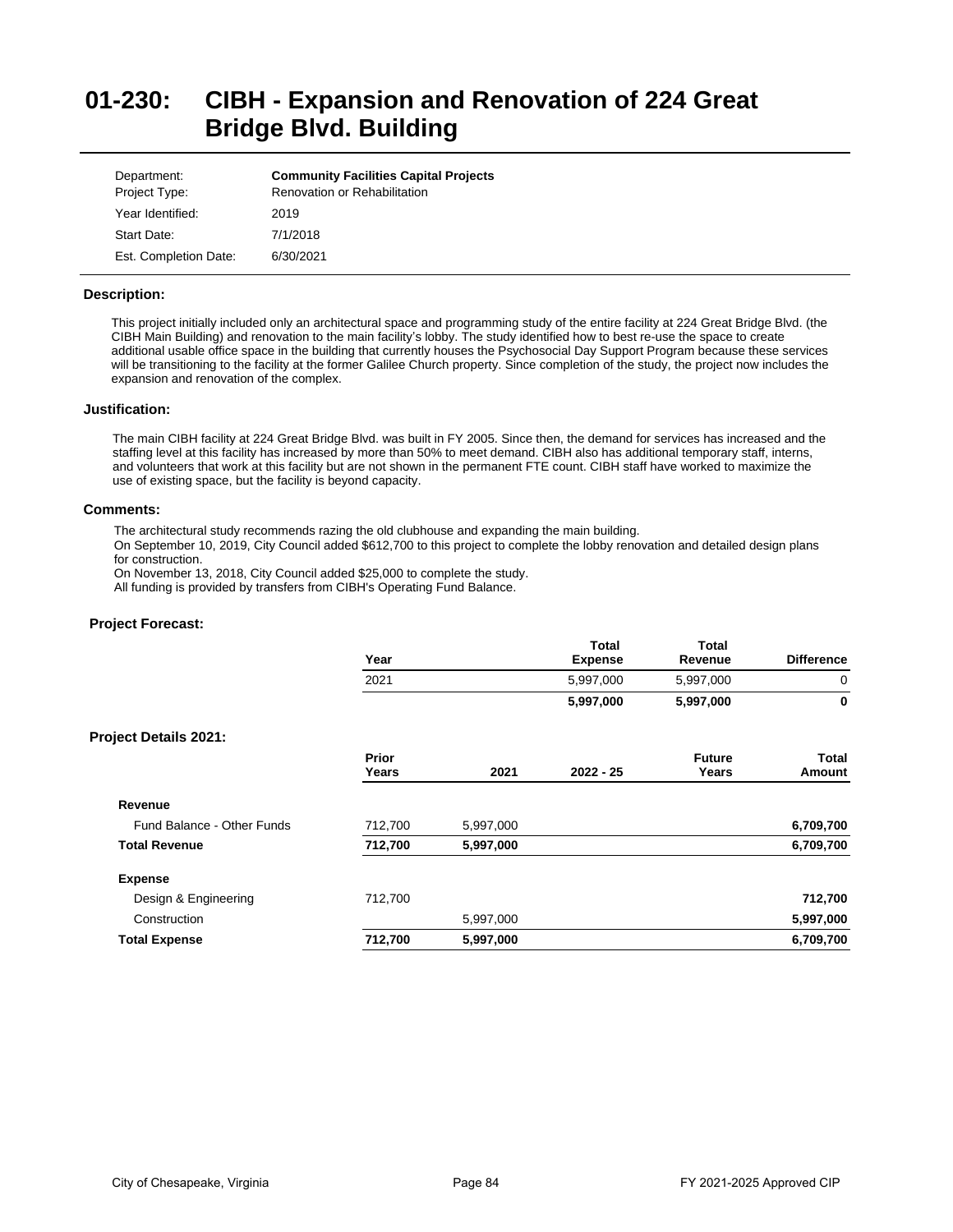# **03-200: City Hall 6th Floor Redesign/Expansion for City Attorney & City Manager's Offices**

| Department:<br>Project Type: | <b>Community Facilities Capital Projects</b><br><b>Renovation or Rehabilitation</b> |
|------------------------------|-------------------------------------------------------------------------------------|
| Year Identified:             | 2016                                                                                |
| Start Date:                  | 7/1/2019                                                                            |
| Est. Completion Date:        | 7/30/2024                                                                           |

# **Description:**

This project provides for a redesign of the 6th floor to address crowding in the City Attorney's Office and provide space in the City Manager's Office for the new Process Improvement Officer.

# **Comments:**

On June 25, 2019, City Council reauthorized this project and re-appropriated \$100,000 in lapsed funding to the project (FY 2020). City Council Agenda Item CM-4(A).

|                                      | Year           |      | <b>Total</b><br><b>Expense</b> | <b>Total</b><br>Revenue | <b>Difference</b> |
|--------------------------------------|----------------|------|--------------------------------|-------------------------|-------------------|
| Project Details 2021:                |                |      |                                |                         |                   |
|                                      | Prior<br>Years | 2021 | $2022 - 25$                    | <b>Future</b><br>Years  | Total<br>Amount   |
| Revenue                              |                |      |                                |                         |                   |
| Fund Balance - Capital Projects Fund | 100,000        |      |                                |                         | 100,000           |
| <b>Total Revenue</b>                 | 100,000        |      |                                |                         | 100,000           |
| <b>Expense</b>                       |                |      |                                |                         |                   |
| Construction                         | 100,000        |      |                                |                         | 100,000           |
| <b>Total Expense</b>                 | 100,000        |      |                                |                         | 100,000           |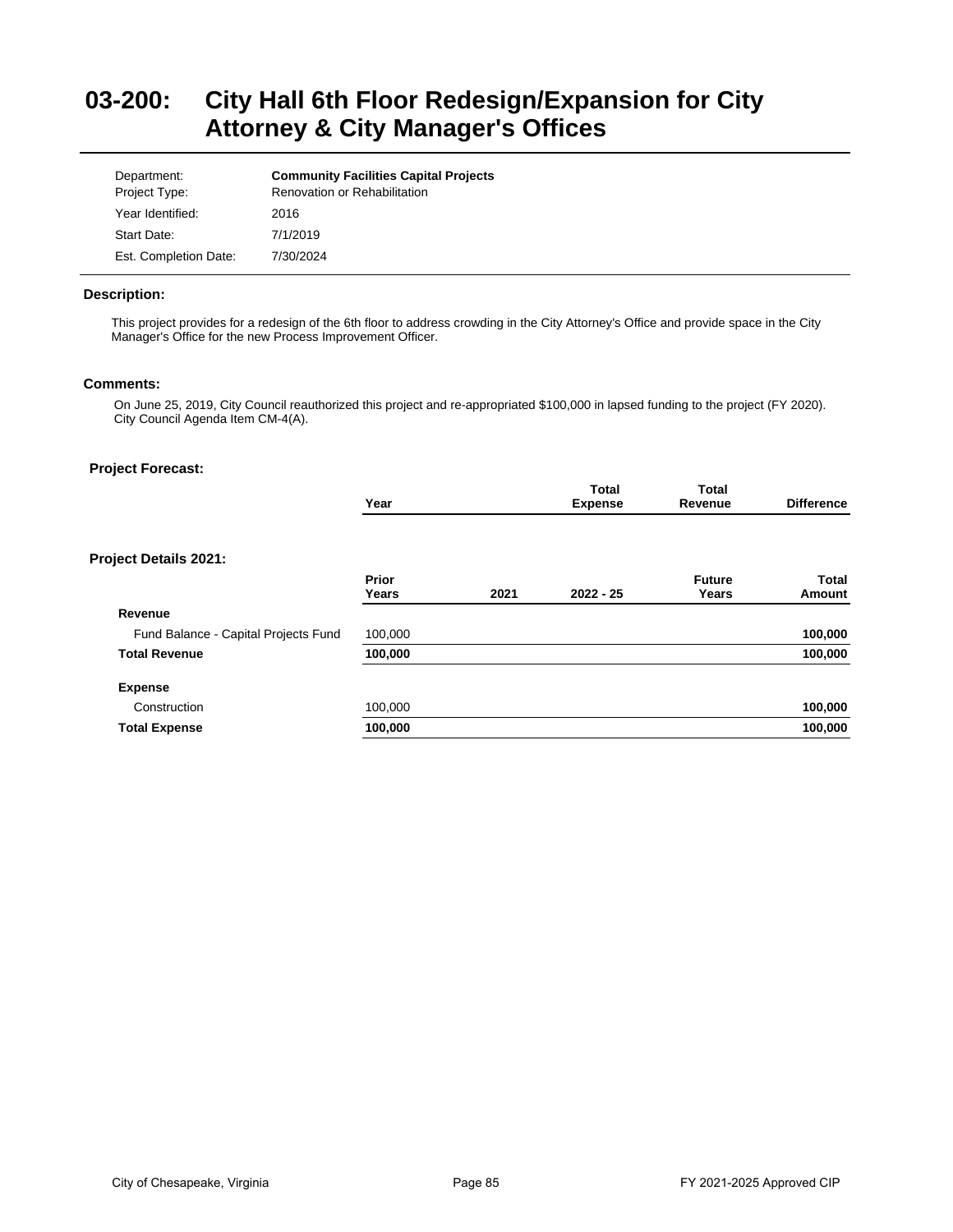# **02-150: Facilities - High Priority Renewal and Replacements - Phase III**

| Department:<br>Project Type: | <b>Community Facilities Capital Projects</b><br><b>Renovation or Rehabilitation</b> |
|------------------------------|-------------------------------------------------------------------------------------|
| Year Identified:             | 2011                                                                                |
| Start Date:                  | 7/9/2014                                                                            |
| Est. Completion Date:        | 7/30/2024                                                                           |

#### **Description:**

This project provides critical repairs and replacement of components and systems in City buildings, including roofs, HVAC and other mechanical systems, security and alarm systems, elevators/escalators, major structural repairs, interior renovation, carpet/flooring, large-scale window replacement, and other major repairs. This project addresses deferred maintenance of major building systems throughout the City.

#### **Justification:**

Each year, Facilities Maintenance updates its 5-year plan to address the most pressing facility deficiencies.

#### **Comments:**

Improvements planned or currently underway include: replacing roofs at Indian River, River Crest, and Western Branch Community Centers and Central Library; overhauling elevators; renovating restrooms at facilities including J&DR Court; replacing carpet at Circuit and General District Courts; and security improvements identified by the Employee Safety and Security Committee.

Future improvements to be accomplished through this project include: replacement HVAC units at Cuffee Community Center, replacement of roofs at the JDR Court and Public Safety building, upgrading security systems, renovating restrooms at the Circuit/General District Courts, and renovating Public Utilities and Public Works Field Offices.

# **Project Forecast:**

| Year | <b>Total</b><br><b>Expense</b> | Total<br>Revenue | <b>Difference</b> |
|------|--------------------------------|------------------|-------------------|
| 2021 | 2,180,000                      | 2,180,000        | 0                 |
| 2022 | 2,295,000                      | 2,295,000        | 0                 |
| 2023 | 2,335,000                      | 2,335,000        | 0                 |
| 2024 | 2,360,000                      | 2,360,000        | 0                 |
| 2025 | 2,400,000                      | 2,400,000        | 0                 |
|      | 11,570,000                     | 11,570,000       | 0                 |

## **Project Details 2021:**

|                                  | Prior<br>Years | 2021      | $2022 - 25$ | <b>Future</b><br>Years | Total<br>Amount |
|----------------------------------|----------------|-----------|-------------|------------------------|-----------------|
| Revenue                          |                |           |             |                        |                 |
| Fund Balance - General Fund      | 2.400.000      |           |             |                        | 2,400,000       |
| G.O. Debt - Short Term Financing | 1,155,000      |           |             |                        | 1,155,000       |
| Cash - Lockbox City              | 9,003,501      | 2,180,000 | 9,390,000   | 13,123,000             | 33,696,501      |
| <b>Total Revenue</b>             | 12,558,501     | 2,180,000 | 9,390,000   | 13,123,000             | 37,251,501      |
| <b>Expense</b>                   |                |           |             |                        |                 |
| Design & Engineering             |                | 200.000   | 150.000     |                        | 350,000         |
| Construction                     | 12,558,501     | 1,980,000 | 8.640.000   |                        | 23,178,501      |
| Equipment                        |                |           | 600,000     | 13,123,000             | 13,723,000      |
| <b>Total Expense</b>             | 12,558,501     | 2,180,000 | 9,390,000   | 13,123,000             | 37,251,501      |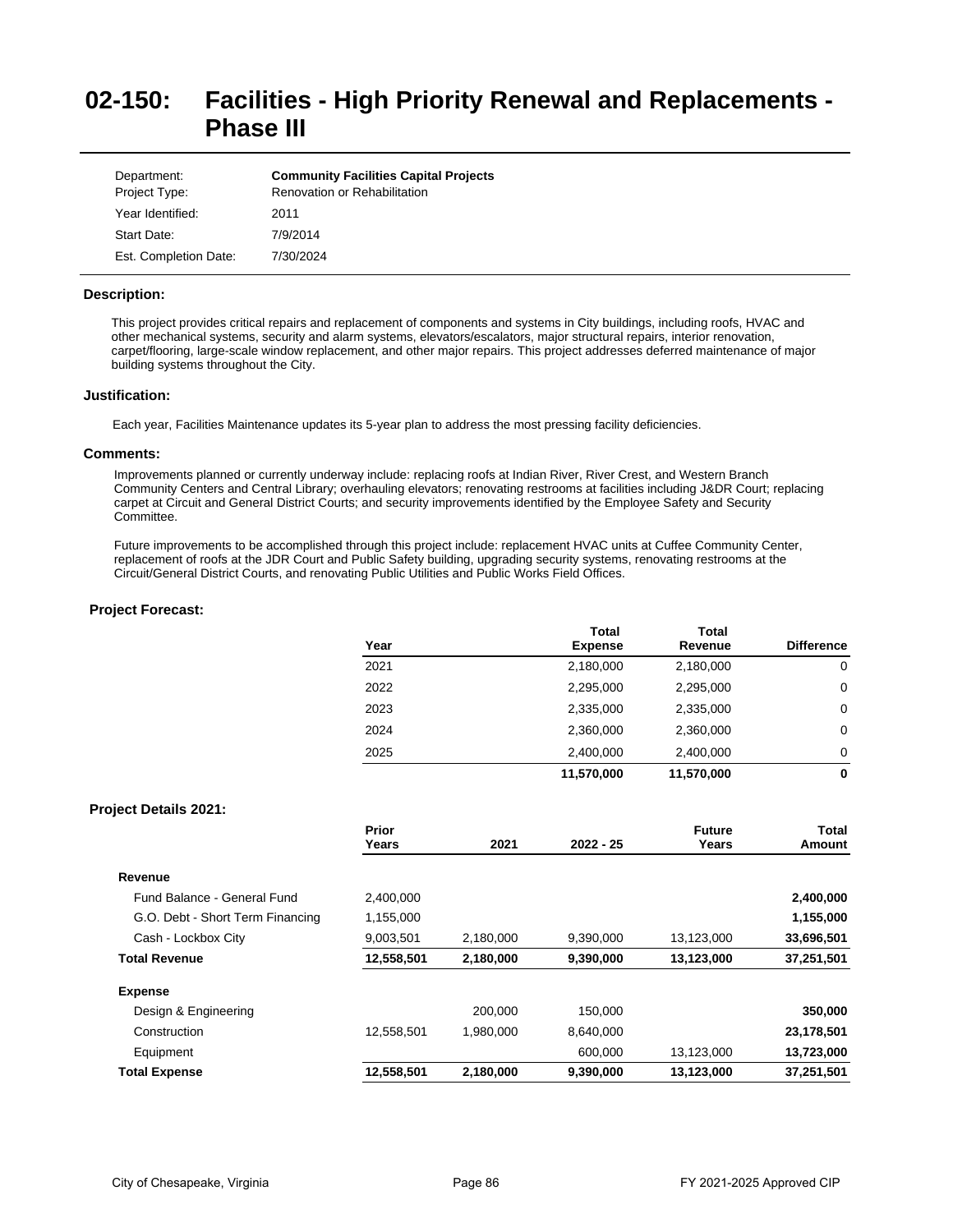#### **48-230: Joint City/School Garage Facility**

| Department:           | <b>Community Facilities Capital Projects</b> |
|-----------------------|----------------------------------------------|
| Project Type:         | New Facility                                 |
| Year Identified:      | 2019                                         |
| Start Date:           | 7/1/2018                                     |
| Est. Completion Date: | 6/30/2021                                    |

# **Description:**

This project will provide for the construction of a new facility for the maintenance of school buses and solid waste vehicles. The new facility will be staffed with school and city employees.

#### **Justification:**

Existing school and city fleet maintenance facilities are inadequate. Additional garage bays are required for school buses and solid waste vehicles.

# **Comments:**

City Council added this project to the CIP on June 12, 2018. In May 2019, the project was expanded to include office space for School transportation staff (mostly routing and scheduling).

|                              | Year           |           | <b>Total</b><br><b>Expense</b> | <b>Total</b><br>Revenue | <b>Difference</b>      |
|------------------------------|----------------|-----------|--------------------------------|-------------------------|------------------------|
|                              | 2021           |           | 4,000,000                      | 4,000,000               | 0                      |
|                              |                |           | 4,000,000                      | 4,000,000               | 0                      |
| <b>Project Details 2021:</b> |                |           |                                |                         |                        |
|                              | Prior<br>Years | 2021      | $2022 - 25$                    | <b>Future</b><br>Years  | <b>Total</b><br>Amount |
| Revenue                      |                |           |                                |                         |                        |
| Fund Balance - General Fund  | 1,100,000      |           |                                |                         | 1,100,000              |
| G.O. Debt - City             | 13,900,000     | 4,000,000 |                                |                         | 17,900,000             |
| <b>Total Revenue</b>         | 15,000,000     | 4,000,000 |                                |                         | 19,000,000             |
| <b>Expense</b>               |                |           |                                |                         |                        |
| Design & Engineering         | 1,100,000      | 500,000   |                                |                         | 1,600,000              |
| Construction                 | 13,900,000     | 1,360,000 |                                |                         | 15,260,000             |
| Equipment                    |                | 1,350,000 |                                |                         | 1,350,000              |
| Other                        |                | 790,000   |                                |                         | 790,000                |
| <b>Total Expense</b>         | 15,000,000     | 4,000,000 |                                |                         | 19,000,000             |
|                              |                |           |                                |                         |                        |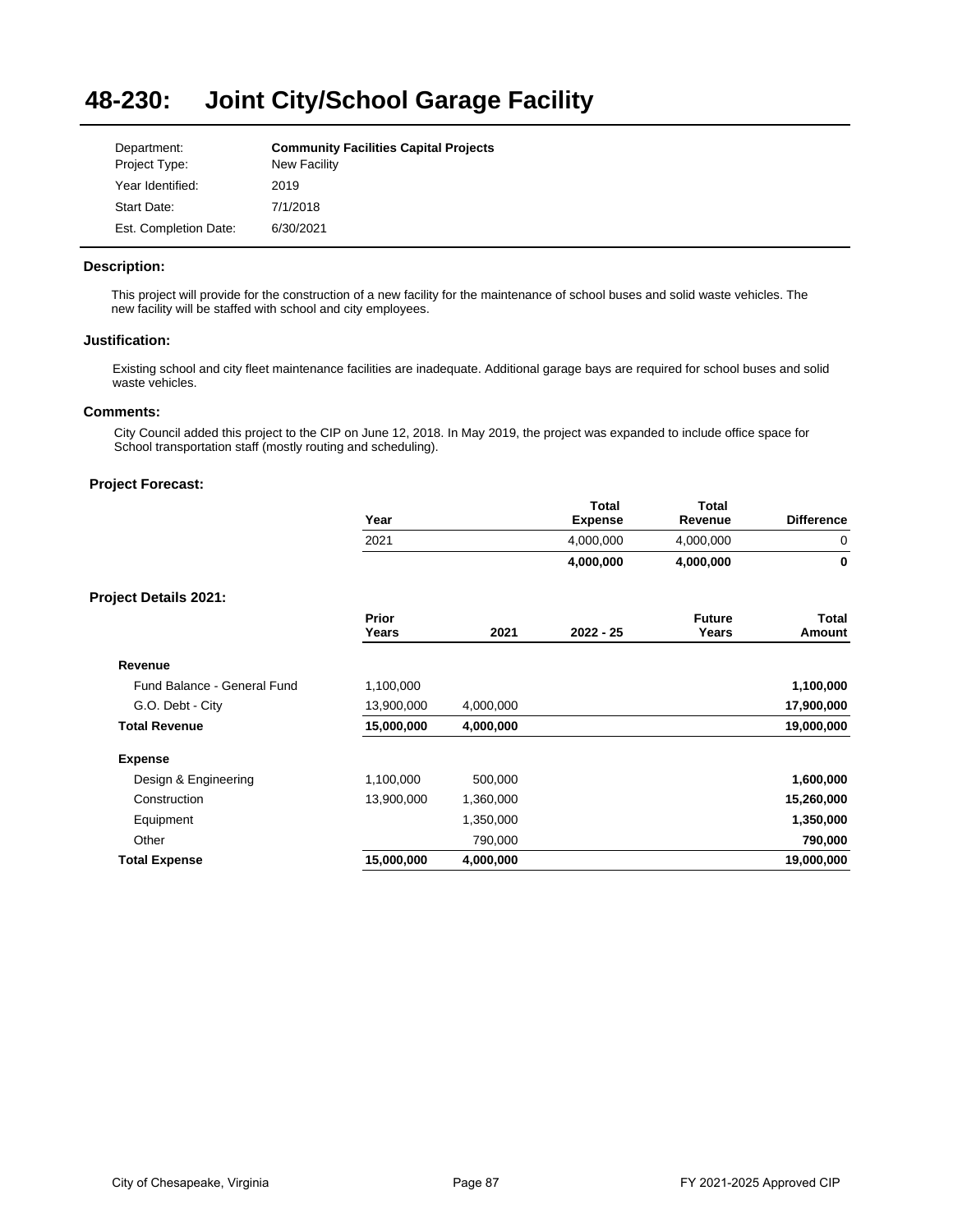#### **01-240: Juvenile Services Building Replacement**

| Department:           | <b>Community Facilities Capital Projects</b> |
|-----------------------|----------------------------------------------|
| Project Type:         | Replacement                                  |
| Year Identified:      | 2020                                         |
| Start Date:           | 7/1/2022                                     |
| Est. Completion Date: | 7/30/2028                                    |

# **Description:**

This project includes design and construction of the new facility to replace the existing Juvenile Services Building (detention facility).

# **Justification:**

Portions of the City's existing facility were built in the early 1960s. The facility also has a more modern addition constructed in the early 1990s. However, the building appears to be functionally obsolete and is expensive to maintain. The facility's capacity is also much larger than is needed.

# **Comments:**

The City plans to replace the facility within ten years. The preliminary cost estimate to complete the new facility is up to \$31 million.

|                              | Year           |      | Total<br><b>Expense</b> | <b>Total</b><br>Revenue | <b>Difference</b>             |
|------------------------------|----------------|------|-------------------------|-------------------------|-------------------------------|
|                              | 2023           |      | 500,000                 | 500,000                 | $\mathbf 0$                   |
|                              |                |      | 500,000                 | 500,000                 | $\mathbf 0$                   |
| <b>Project Details 2021:</b> |                |      |                         |                         |                               |
|                              | Prior<br>Years | 2021 | $2022 - 25$             | <b>Future</b><br>Years  | <b>Total</b><br><b>Amount</b> |
| Revenue                      |                |      |                         |                         |                               |
| Fund Balance - General Fund  |                |      | 500,000                 |                         | 500,000                       |
| G.O. Debt - City             |                |      |                         | 25,000,000              | 25,000,000                    |
| <b>Total Revenue</b>         |                |      | 500,000                 | 25,000,000              | 25,500,000                    |
| <b>Expense</b>               |                |      |                         |                         |                               |
| Design & Engineering         |                |      | 500,000                 | 2,000,000               | 2,500,000                     |
| Construction                 |                |      |                         | 23,000,000              | 23,000,000                    |
| <b>Total Expense</b>         |                |      | 500,000                 | 25,000,000              | 25,500,000                    |
|                              |                |      |                         |                         |                               |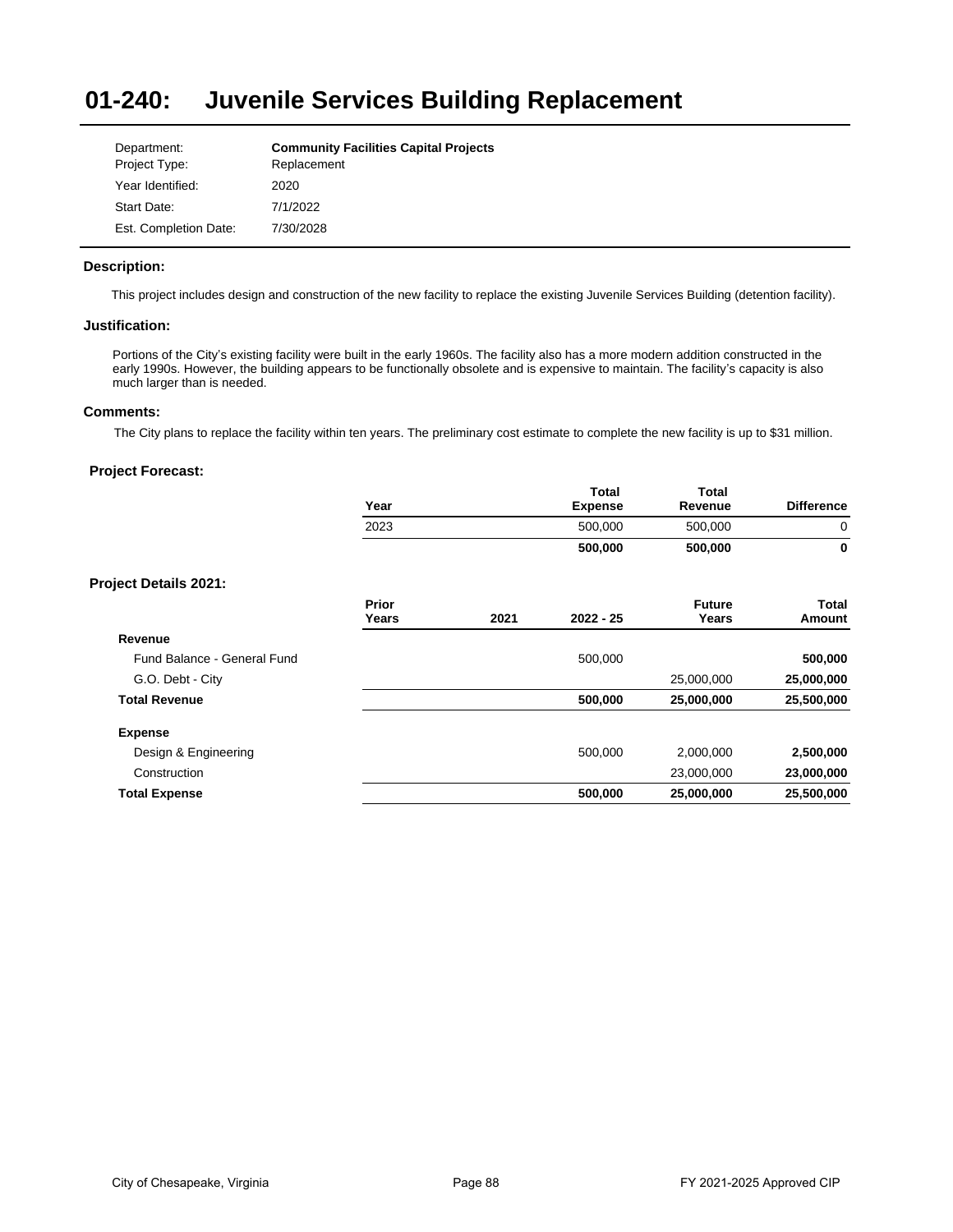#### **02-240: LED Lighting Retrofits - Various Buildings**

| Department:           | <b>Community Facilities Capital Projects</b> |
|-----------------------|----------------------------------------------|
| Project Type:         | Renovation or Rehabilitation                 |
| Year Identified:      | 2020                                         |
| Start Date:           | 7/1/2019                                     |
| Est. Completion Date: | 6/30/2024                                    |

# **Description:**

This project will retrofit/replace existing fluorescent fixtures with long-lifetime LED fixtures throughout the City. Selected buildings will undergo large-scale retrofits of practically all lighting fixtures.

#### **Justification:**

Replacing fluorescent lighting with LED lighting will result in operational savings and higher customer satisfaction from fewer lighting failures and less time waiting for lamp replacements. While energy savings may not be large compared with the most efficient fluorescent lighting, the long lifetimes of modern LED lamps/fixtures result in less labor used for changing burned-out lamps. Most LED lamps have warranties of five or more years, but are expected to last longer.

## **Comments:**

LED lighting technology has matured and reliable manufacturers are supplying LED lamps and fixtures. Prices have dropped significantly and the technology is economically feasible. This is an ideal time to start a large-scale move toward LED lighting in City facilities.

Per the May 2020 Amendments to the FY 2021 Capital Improvement Budget, this project was delayed for one year to start in July 2021.

## **Project Forecast:**

| Year | <b>Total</b><br><b>Expense</b> | <b>Total</b><br>Revenue | <b>Difference</b> |
|------|--------------------------------|-------------------------|-------------------|
| 2021 |                                |                         | 0                 |
| 2022 | 100,000                        | 100,000                 | 0                 |
| 2023 | 100,000                        | 100,000                 | 0                 |
| 2024 | 100,000                        | 100,000                 | 0                 |
|      | 300,000                        | 300,000                 | 0                 |

## **Project Details 2021:**

|                             | Prior<br>Years | 2021 | $2022 - 25$ | <b>Future</b><br>Years | Total<br>Amount |
|-----------------------------|----------------|------|-------------|------------------------|-----------------|
| Revenue                     |                |      |             |                        |                 |
| Fund Balance - General Fund | 100,000        |      | 300,000     |                        | 400,000         |
| <b>Total Revenue</b>        | 100,000        |      | 300,000     |                        | 400,000         |
| <b>Expense</b>              |                |      |             |                        |                 |
| Construction                | 100,000        |      | 300,000     |                        | 400,000         |
| <b>Total Expense</b>        | 100,000        |      | 300,000     |                        | 400,000         |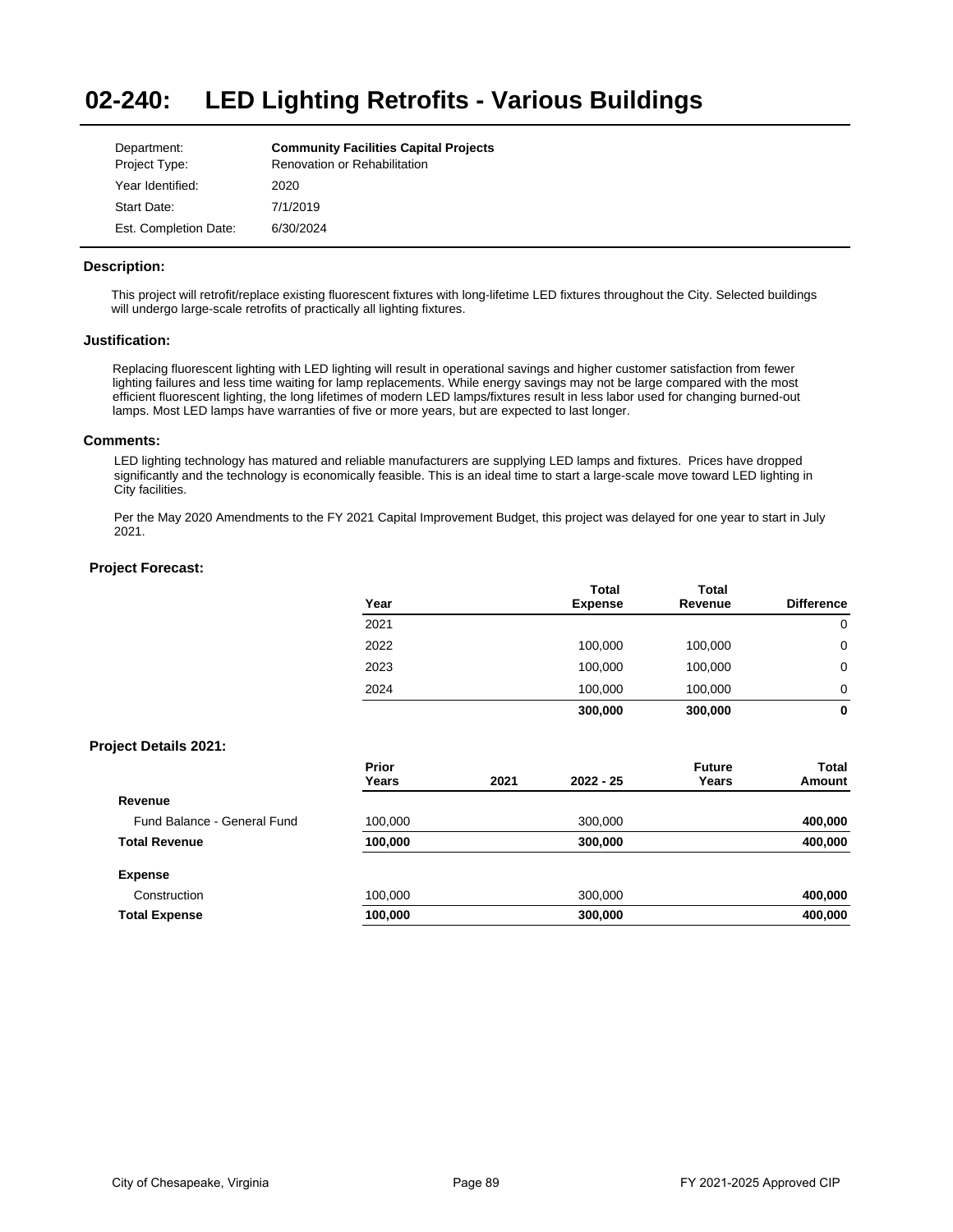#### **03-240: Libraries - Book Lockers - Outlying Areas**

| Department:           | <b>Community Facilities Capital Projects</b> |
|-----------------------|----------------------------------------------|
| Project Type:         | New Facility                                 |
| Year Identified:      | 2020                                         |
| Start Date:           | 7/1/2019                                     |
| Est. Completion Date: | 7/30/2020                                    |

# **Description:**

This project will increase library services to outlying areas of the City by adding two library lockers to areas where community members have the most difficulty reaching a traditional library branch. The library will partner with an existing community center or another centrally located facility in the areas to serve as the site locations for the library lockers. The library locker initiative will allow patrons to check out books and other library materials online, and then retrieve them from the individual lockers.

## **Justification:**

The most rural areas of Chesapeake do not have access to library services in the traditional sense. Patrons in these areas are desperate for library access, but building a freestanding library would take years to complete and is cost-prohibitive. The library locker solution will allow these patrons to have better access to library materials by placing lockers within their communities. The process would work similarly to a current inter-library loan, but instead of delivering items between library branches, existing library couriers will deliver the requested materials to the library lockers on a regular schedule. Once ready for pick-up, patrons will be able to retrieve their requested materials from the locker.

## **Comments:**

The Library is researching the final site locations for the library lockers as well as the technology needed to operate them.

| Year           |      | <b>Total</b><br><b>Expense</b> | Total<br>Revenue       | <b>Difference</b>      |
|----------------|------|--------------------------------|------------------------|------------------------|
|                |      |                                |                        |                        |
| Prior<br>Years | 2021 | $2022 - 25$                    | <b>Future</b><br>Years | <b>Total</b><br>Amount |
|                |      |                                |                        |                        |
| 113,000        |      |                                |                        | 113,000                |
| 113,000        |      |                                |                        | 113,000                |
|                |      |                                |                        |                        |
| 112,000        |      |                                |                        | 112,000                |
| 1,000          |      |                                |                        | 1,000                  |
| 113,000        |      |                                |                        | 113,000                |
|                |      |                                |                        |                        |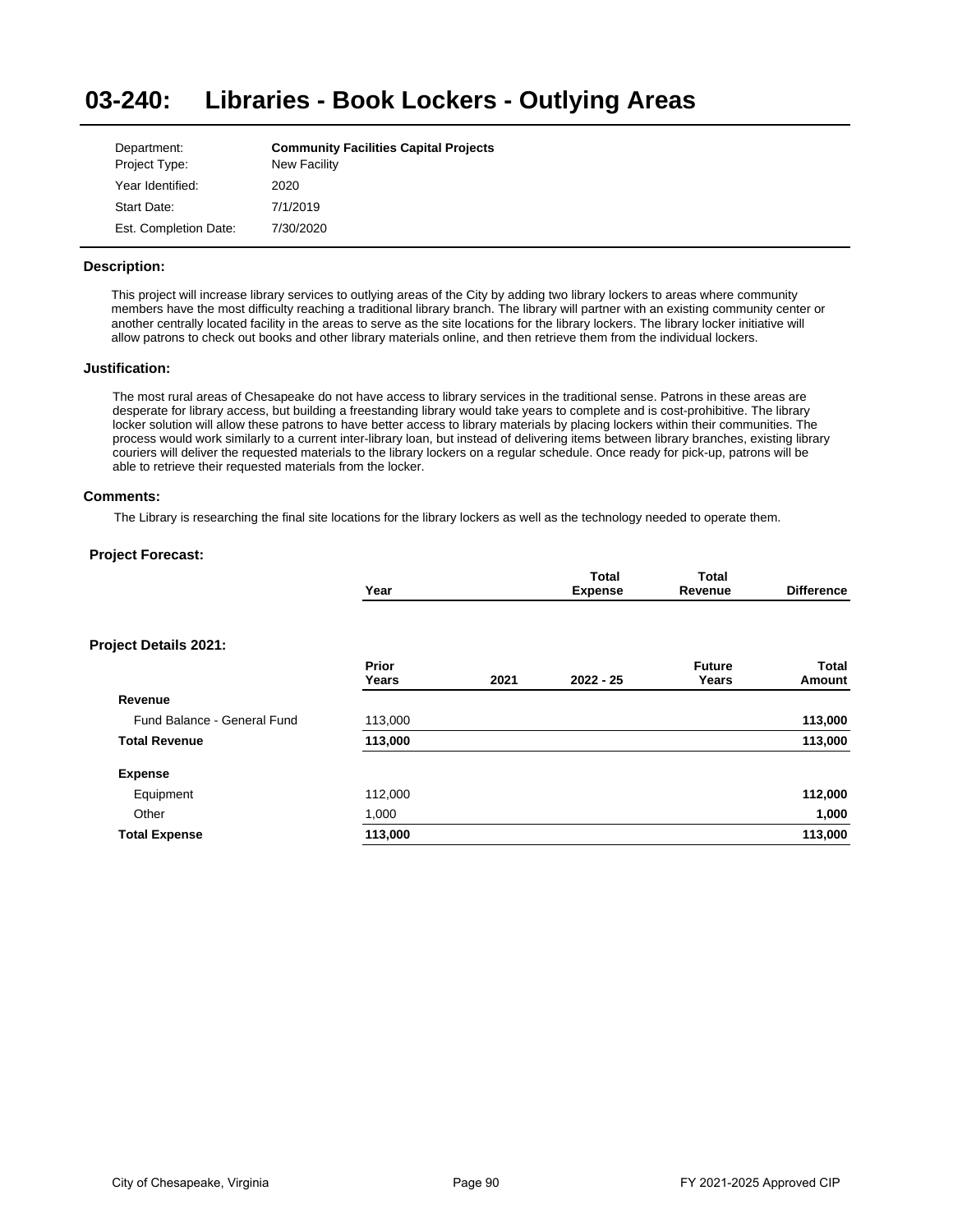#### **03-230: Libraries - Music Shelving Replacement**

| Department:           | <b>Community Facilities Capital Projects</b> |
|-----------------------|----------------------------------------------|
| Project Type:         | Replacement                                  |
| Year Identified:      | 2019                                         |
| Start Date:           | 7/1/2022                                     |
| Est. Completion Date: | 6/30/2026                                    |

# **Description:**

This project will provide for the replacement of the existing shelving for music collections at all city libraries.

# **Justification:**

Replacement shelving is needed because some units have collapsed and other units have laminate peeling. Additionally, the current shelving does not offer the flexibility or interchangeability that is now needed. The existing wooden shelves provide less linear feet of space. The replacement steel shelving is interchangeable, easy to clean, easy to maintain, and generally lasts for decades.

## **Comments:**

Each library location has a different shelving configuration for music, all of which is no longer adequate for the collection. Some shelving units were purchased second hand, re-purposed, and cobbled together to house the music collection.

|                              | Year<br>2023 | <b>Total</b>   | <b>Total</b><br>Revenue<br>175,000 |                   |
|------------------------------|--------------|----------------|------------------------------------|-------------------|
|                              |              | <b>Expense</b> |                                    | <b>Difference</b> |
|                              |              | 175,000        |                                    | 0                 |
|                              |              | 175,000        | 175.000                            | 0                 |
| <b>Project Details 2021:</b> |              |                |                                    |                   |

|                      | <b>Prior</b><br>Years | 2021 | $2022 - 25$ | <b>Future</b><br>Years | <b>Total</b><br>Amount |
|----------------------|-----------------------|------|-------------|------------------------|------------------------|
| Revenue              |                       |      |             |                        |                        |
| Cash - Lockbox City  |                       |      | 175,000     |                        | 175,000                |
| <b>Total Revenue</b> |                       |      | 175,000     |                        | 175,000                |
| <b>Expense</b>       |                       |      |             |                        |                        |
| Equipment            |                       |      | 150,000     |                        | 150,000                |
| Other                |                       |      | 25,000      |                        | 25,000                 |
| <b>Total Expense</b> |                       |      | 175,000     |                        | 175,000                |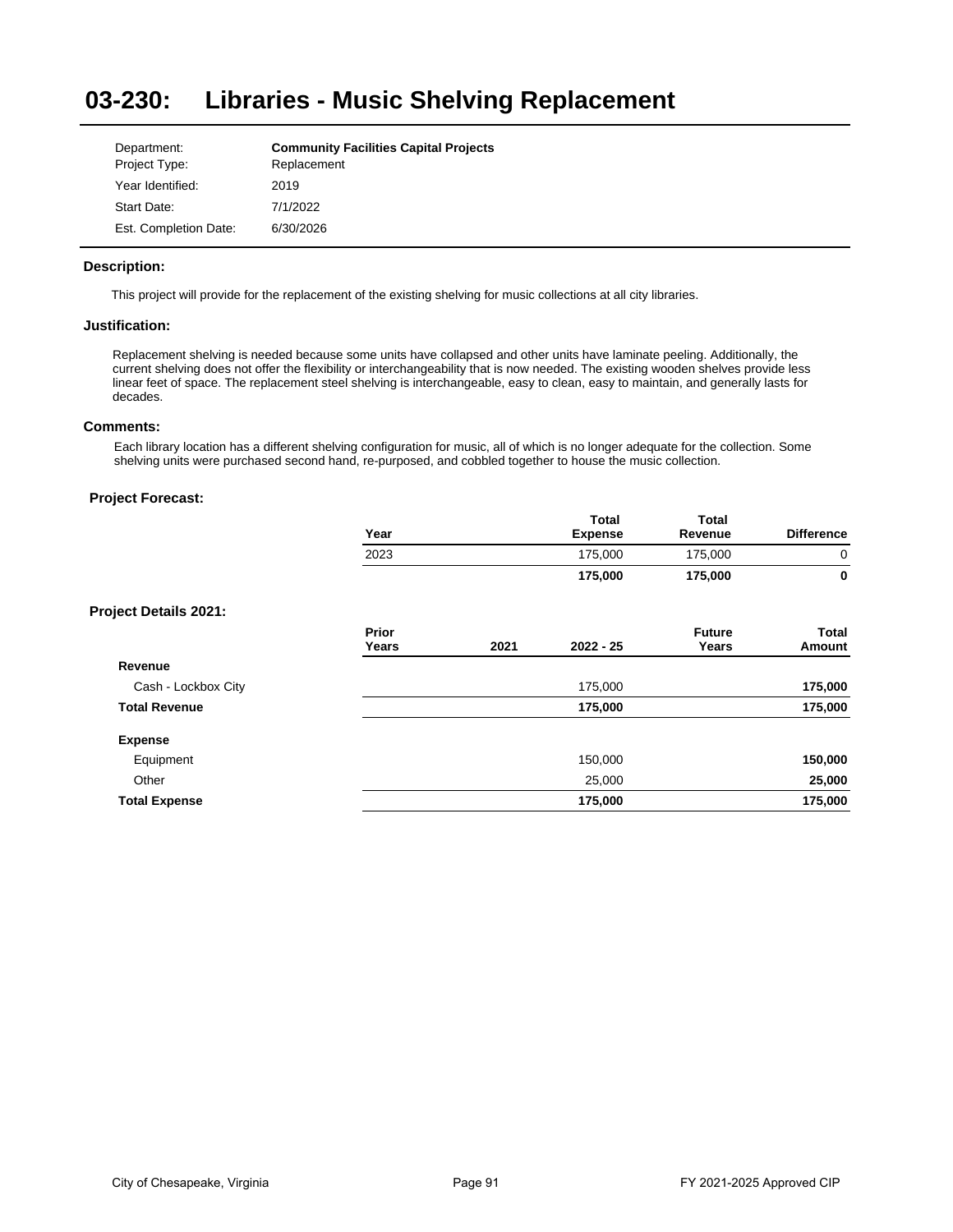# **02-250: Libraries - Refresh and Reconfigure Shelving, Staff Lounges, and Food Preparation Areas**

| Department:<br>Project Type: | <b>Community Facilities Capital Projects</b><br>Renovation or Rehabilitation |
|------------------------------|------------------------------------------------------------------------------|
| Year Identified:             | 2021                                                                         |
| Start Date:                  | 7/1/2022                                                                     |
| Est. Completion Date:        | 6/30/2024                                                                    |

#### **Description:**

The scope of this project is to provide for the replacement of existing shelving at the Central Library and Dr. Clarence V. Cuffee Library with mobile shelving. Funding will also be utilized to renovate the library kitchens and staff lounges at both libraries to include a full-service kitchen in the meeting room of the Central Library and to install a Cafe area at the Central Library similar to one at South Norfolk Memorial Library.

#### **Justification:**

The addition of mobile shelving at the Central Library and Cuffee will enable the buildings to be more user-friendly. The mobile shelving units allow for flexible program space as needs arise. In the case of the Cuffee Library, mobile shelving will give them the flexibility to create a space for children's programming, quickly and efficiently.

The kitchen and staff lounges have never been renovated, some of these areas are more than 25 years old. This renovation will increase the desirability of the Library's meeting rooms and provide Library staff with desirable areas in which to prepare food.

The addition of a cafe at the Central Library will not only build on the partnership between the Library and CIBH for employment opportunities. It will also provide a source of food and beverages for everyone visiting and working in the Municipal Center. The public and employees will be afforded the opportunity to find good nutritional food within walking distance. This endeavor would contribute to the City's wellness initiative.

#### **Comments:**

The current shelving at the Central Library is over 25 years old, and has outlived its useful life. There is also a need for additional space at both the Central and Cuffee during library events. Cuffee's limited size does not permit the traditional library programs available at other branches. The kitchens/staff lounges at Central and Major Hillard have never been refurbished. The Library has an ever-increasing demand from citizens, community groups and City Departments who wish to provide food at their meetings/events. The current spaces are not suited to these types of meetings/events. The addition of a full-service kitchen at the Central Library will enable the Library to not only expand the desirability of the meeting room, but it will also greatly enhance the Library's ability to provide creative and innovative programming.

The project allows for the expansion of the successful partnership between the Library and CIBH at South Norfolk at the Central Library.

**Total** 

**Total** 

|                              | Year           |      | l otal<br><b>Expense</b> | l otal<br>Revenue      | <b>Difference</b>      |
|------------------------------|----------------|------|--------------------------|------------------------|------------------------|
|                              | 2023           |      | 650,000                  | 650,000                | 0                      |
|                              |                |      | 650,000                  | 650,000                | 0                      |
| <b>Project Details 2021:</b> |                |      |                          |                        |                        |
|                              | Prior<br>Years | 2021 | $2022 - 25$              | <b>Future</b><br>Years | <b>Total</b><br>Amount |
| Revenue                      |                |      |                          |                        |                        |
| Fund Balance - General Fund  |                |      | 650,000                  |                        | 650,000                |
| <b>Total Revenue</b>         |                |      | 650,000                  |                        | 650,000                |
| <b>Expense</b>               |                |      |                          |                        |                        |
| Design & Engineering         |                |      | 50,000                   |                        | 50,000                 |
| Construction                 |                |      | 250,000                  |                        | 250,000                |
| Equipment                    |                |      | 350,000                  |                        | 350,000                |
| <b>Total Expense</b>         |                |      | 650,000                  |                        | 650,000                |
|                              |                |      |                          |                        |                        |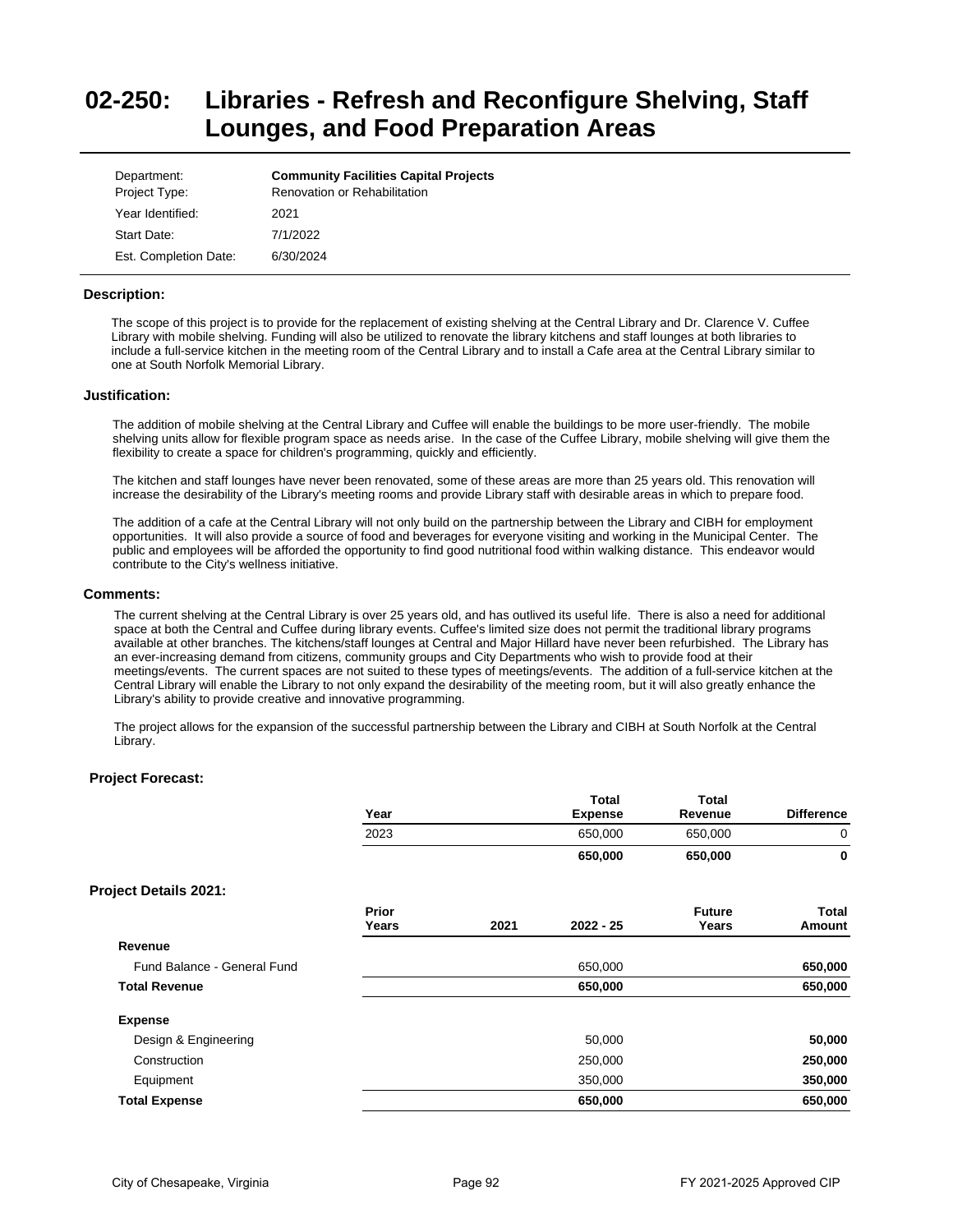# **03-250: Libraries - Refresh Indian River, Major Hillard, and Russell Memorial Libraries**

| Department:<br>Project Type: | <b>Community Facilities Capital Projects</b><br><b>Renovation or Rehabilitation</b> |
|------------------------------|-------------------------------------------------------------------------------------|
| Year Identified:             | 2021                                                                                |
| Start Date:                  | 7/1/2023                                                                            |
| Est. Completion Date:        | 6/30/2025                                                                           |

# **Description:**

This project will refresh the Indian River, Major Hillard, and Russell Memorial Libraries and renovate the kitchens and staff lounges.

## **Justification:**

The high volume of customers at these branches requires periodic refreshing in order to protect investment in the facilities and to remain appealing to customers. The kitchen and staff lounges have never been renovated, some of these areas are more than 25 years old. The Library has an ever-increasing demand by citizens, community groups, and City departments who wish to provide food at their meetings/events. The current spaces are not suited to these types of meetings/events. This renovation will also increase the desirability of the Library's meeting rooms and provide Library staff with desirable areas in which to prepare food.

|                              | Year           |      | <b>Total</b><br><b>Expense</b> | <b>Total</b><br>Revenue | <b>Difference</b> |
|------------------------------|----------------|------|--------------------------------|-------------------------|-------------------|
|                              | 2024           |      | 300,000                        | 300,000                 | 0                 |
|                              |                |      | 300,000                        | 300,000                 | 0                 |
| <b>Project Details 2021:</b> |                |      |                                |                         |                   |
|                              | Prior<br>Years | 2021 | $2022 - 25$                    | <b>Future</b><br>Years  | Total<br>Amount   |
| Revenue                      |                |      |                                |                         |                   |
| Cash - Lockbox City          |                |      | 300,000                        |                         | 300,000           |
| <b>Total Revenue</b>         |                |      | 300,000                        |                         | 300,000           |
| <b>Expense</b>               |                |      |                                |                         |                   |
| Construction                 |                |      | 300,000                        |                         | 300,000           |
| <b>Total Expense</b>         |                |      | 300,000                        |                         | 300,000           |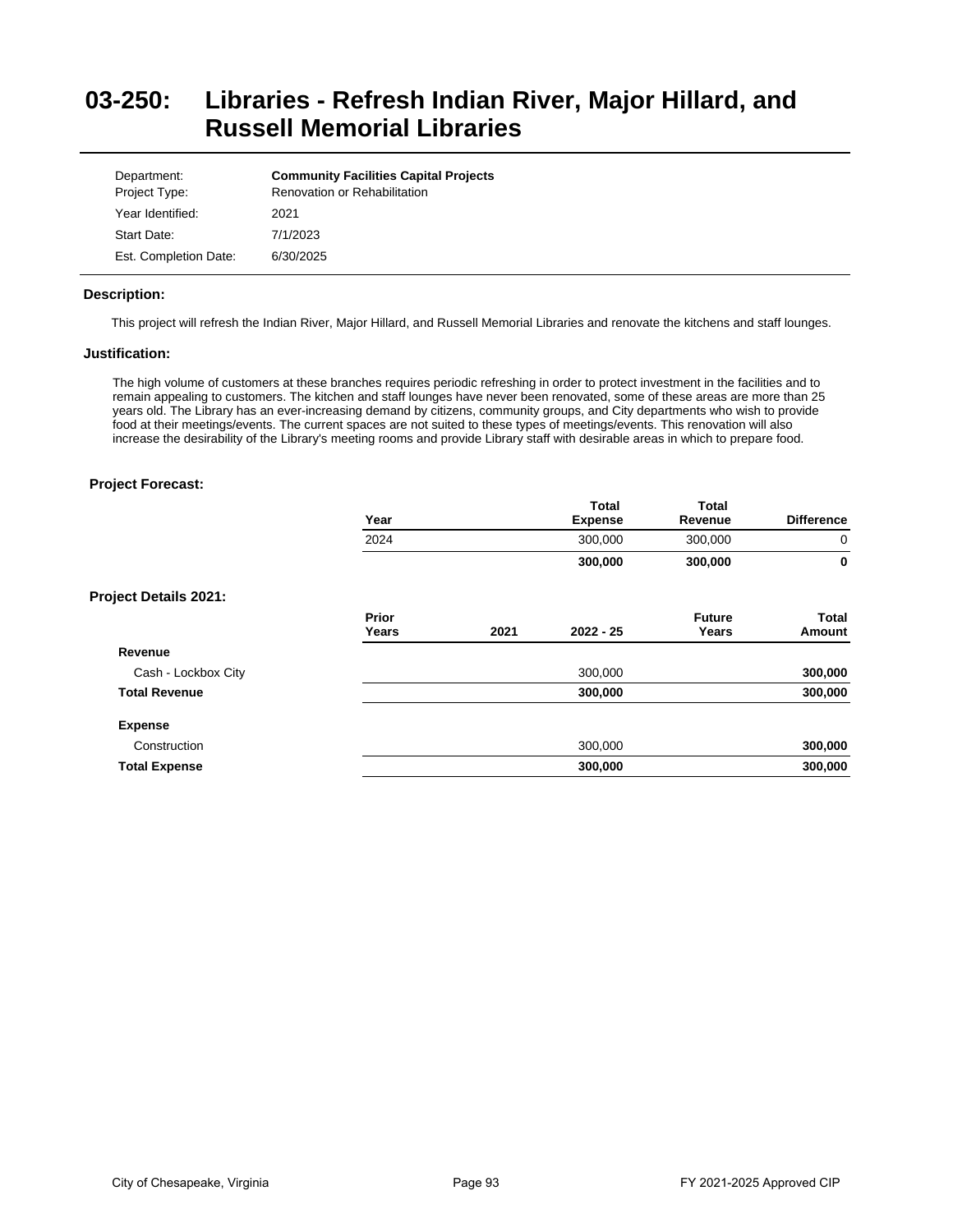#### **04-230: Libraries - Shelving Replacement**

| Department:           | <b>Community Facilities Capital Projects</b> |
|-----------------------|----------------------------------------------|
| Project Type:         | Replacement                                  |
| Year Identified:      | 2019                                         |
| Start Date:           | 7/1/2022                                     |
| Est. Completion Date: | 6/30/2026                                    |

# **Description:**

This project will provide for the replacement of wooden shelving at Russell Memorial, South Norfolk Memorial, and Greenbrier Libraries.

#### **Justification:**

While aesthetically pleasing, the wooden shelving is not holding up to the weight of materials or organizational needs. The shelves are bowing and buckling under the weight of materials and are reinforced one at a time. The laminate is peeling and must be taped or glued back in place. The combination of straight and slanted shelves creates an inefficient organization of books. The wooden shelves also provide less linear feet of space. The replacement steel shelves are easier to organize, clean, maintain, and they generally last for decades.

#### **Comments:**

Steel shelving was replaced with wooden shelving at Russell Memorial, South Norfolk Memorial, and Greenbrier Libraries between the years of 2010 and 2013. The wooden shelves are now in need of replacement.

|                              | Year           |      | <b>Total</b><br><b>Expense</b> | <b>Total</b><br>Revenue | <b>Difference</b> |
|------------------------------|----------------|------|--------------------------------|-------------------------|-------------------|
|                              | 2023           |      | 400,000                        | 400,000                 | 0                 |
|                              |                |      | 400,000                        | 400,000                 | 0                 |
| <b>Project Details 2021:</b> |                |      |                                |                         |                   |
|                              | Prior<br>Years | 2021 | $2022 - 25$                    | <b>Future</b><br>Years  | Total<br>Amount   |
| Revenue                      |                |      |                                |                         |                   |
| Cash - Lockbox City          |                |      | 400,000                        |                         | 400,000           |
| <b>Total Revenue</b>         |                |      | 400,000                        |                         | 400,000           |
| <b>Expense</b>               |                |      |                                |                         |                   |
| Equipment                    |                |      | 325,000                        |                         | 325,000           |
| Other                        |                |      | 75,000                         |                         | 75,000            |
| <b>Total Expense</b>         |                |      | 400,000                        |                         | 400,000           |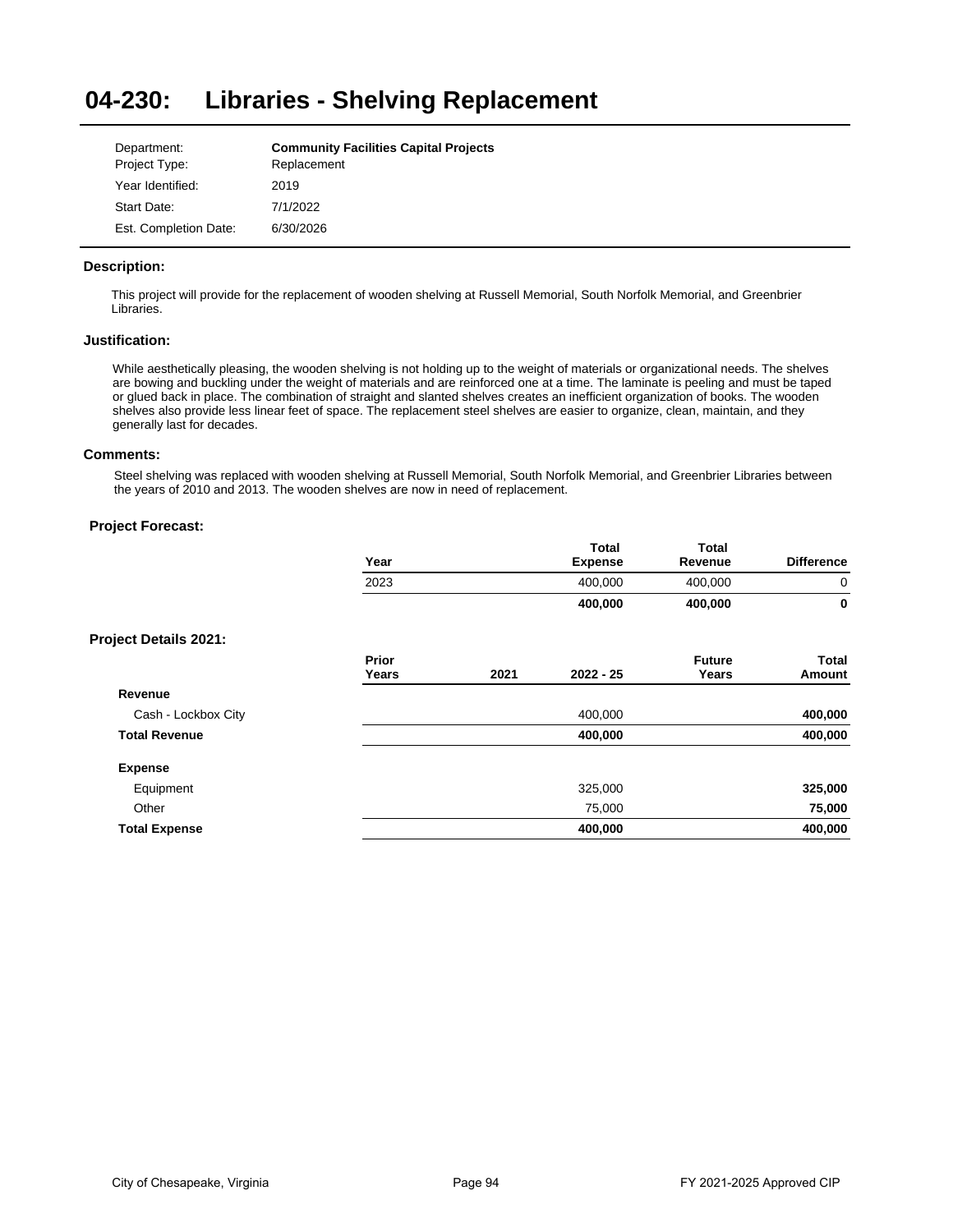#### **81-250: Municipal Center Master Plan Update**

| Department:           | <b>Community Facilities Capital Projects</b> |
|-----------------------|----------------------------------------------|
| Project Type:         | Study                                        |
| Year Identified:      | 2020                                         |
| Start Date:           | 7/1/2019                                     |
| Est. Completion Date: | 6/30/2025                                    |

# **Description:**

This project will study the Municipal Complex on Cedar Road to determine capital requirements over the next twenty years. The study will examine current uses, anticipated space requirements in the future, and provide recommendations for utilization of existing structures.

# **Justification:**

The existing plan was completed in the mid-1990s and is obsolete. Numerous changes have occurred over the last 25 years that were not part of the earlier plan. The Master Plan will help guide future developments and improvements at the Municipal Center in order to meet the emerging needs of citizens and employees.

# **Comments:**

The most pressing issue concerns the existing Juvenile Services Building. Large sections of the facility date to the early 1960s and are obsolete. Initial funding will focus on the Juvenile Services Building.

|                       | Year           |         | <b>Total</b><br><b>Expense</b> | <b>Total</b><br>Revenue | <b>Difference</b>      |
|-----------------------|----------------|---------|--------------------------------|-------------------------|------------------------|
|                       | 2021           |         | 150,000                        | 150,000                 | 0                      |
|                       |                |         | 150,000                        | 150,000                 | $\mathbf 0$            |
| Project Details 2021: |                |         |                                |                         |                        |
|                       | Prior<br>Years | 2021    | $2022 - 25$                    | <b>Future</b><br>Years  | Total<br><b>Amount</b> |
| Revenue               |                |         |                                |                         |                        |
| Cash - Lockbox City   |                | 150,000 |                                |                         | 150,000                |
| <b>Total Revenue</b>  |                | 150,000 |                                |                         | 150,000                |
| <b>Expense</b>        |                |         |                                |                         |                        |
| Design & Engineering  |                | 150,000 |                                |                         | 150,000                |
| <b>Total Expense</b>  |                | 150,000 |                                |                         | 150,000                |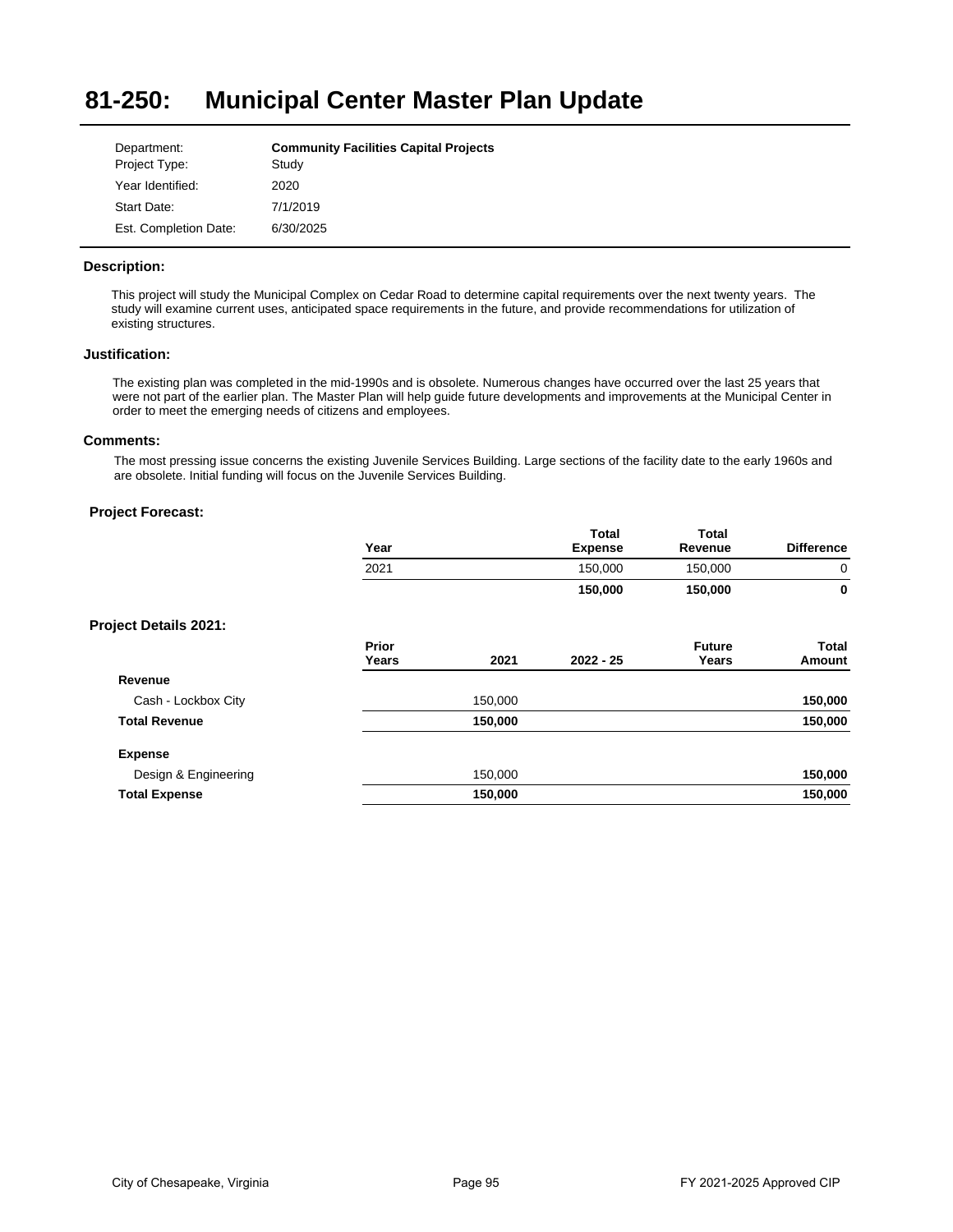#### **04-150: Municipal Parking Lots and Sidewalks II**

| Department:           | <b>Community Facilities Capital Projects</b> |
|-----------------------|----------------------------------------------|
| Project Type:         | Renovation or Rehabilitation                 |
| Year Identified:      | 2011                                         |
| Start Date:           | 7/2/2012                                     |
| Est. Completion Date: | 7/30/2024                                    |

# **Description:**

This project will provide for critical repair and replacement of parking lots, sidewalks, and concrete ramps at City facilities such as Fire Stations, etc. Funding will also be used for re-striping parking spaces, fire lane markings, and curbs.

#### **Justification:**

Parking lots and sidewalks must be maintained so they do not present walking and driving hazards to citizens and employees. ADA and fire lane markings are particularly important to maintain on a regular basis to meet codes and regulations.

## **Comments:**

Funding has historically been provided for renovation of parking lots and sidewalks at City facilities. Funding levels eliminated a significant backlog of deteriorated parking lots and sidewalks. The five-year improvement plan is updated annually to continue improvements to maintain necessary levels of maintenance.

For the FY 2020-24 CIP, the project plan was updated to add requirements for FY 2024, which include patching, repaving, and restriping work at various parking lots, repairing curbs at City facilities, and repairing storm drainage systems in parking lots.

# **Project Forecast:**

| Year | <b>Total</b><br><b>Expense</b> | <b>Total</b><br>Revenue | <b>Difference</b> |
|------|--------------------------------|-------------------------|-------------------|
| 2021 | 150,000                        | 150,000                 | 0                 |
| 2022 | 150,000                        | 150,000                 | 0                 |
| 2023 | 200,000                        | 200,000                 | 0                 |
| 2024 | 200,000                        | 200,000                 | 0                 |
| 2025 | 200.000                        | 200,000                 | 0                 |
|      | 900,000                        | 900,000                 | 0                 |

## **Project Details 2021:**

|                             | Prior<br>Years | 2021    | $2022 - 25$ | <b>Future</b><br>Years | Total<br>Amount |
|-----------------------------|----------------|---------|-------------|------------------------|-----------------|
| Revenue                     |                |         |             |                        |                 |
| Fund Balance - General Fund | 600.000        |         |             |                        | 600,000         |
| Cash - Lockbox City         | 650.000        | 150,000 | 750.000     |                        | 1,550,000       |
| <b>Total Revenue</b>        | 1,250,000      | 150,000 | 750,000     |                        | 2,150,000       |
| <b>Expense</b>              |                |         |             |                        |                 |
| Design & Engineering        |                |         | 20,000      |                        | 20,000          |
| Construction                | 1.250.000      | 150,000 | 730.000     |                        | 2,130,000       |
| <b>Total Expense</b>        | 1,250,000      | 150,000 | 750,000     |                        | 2,150,000       |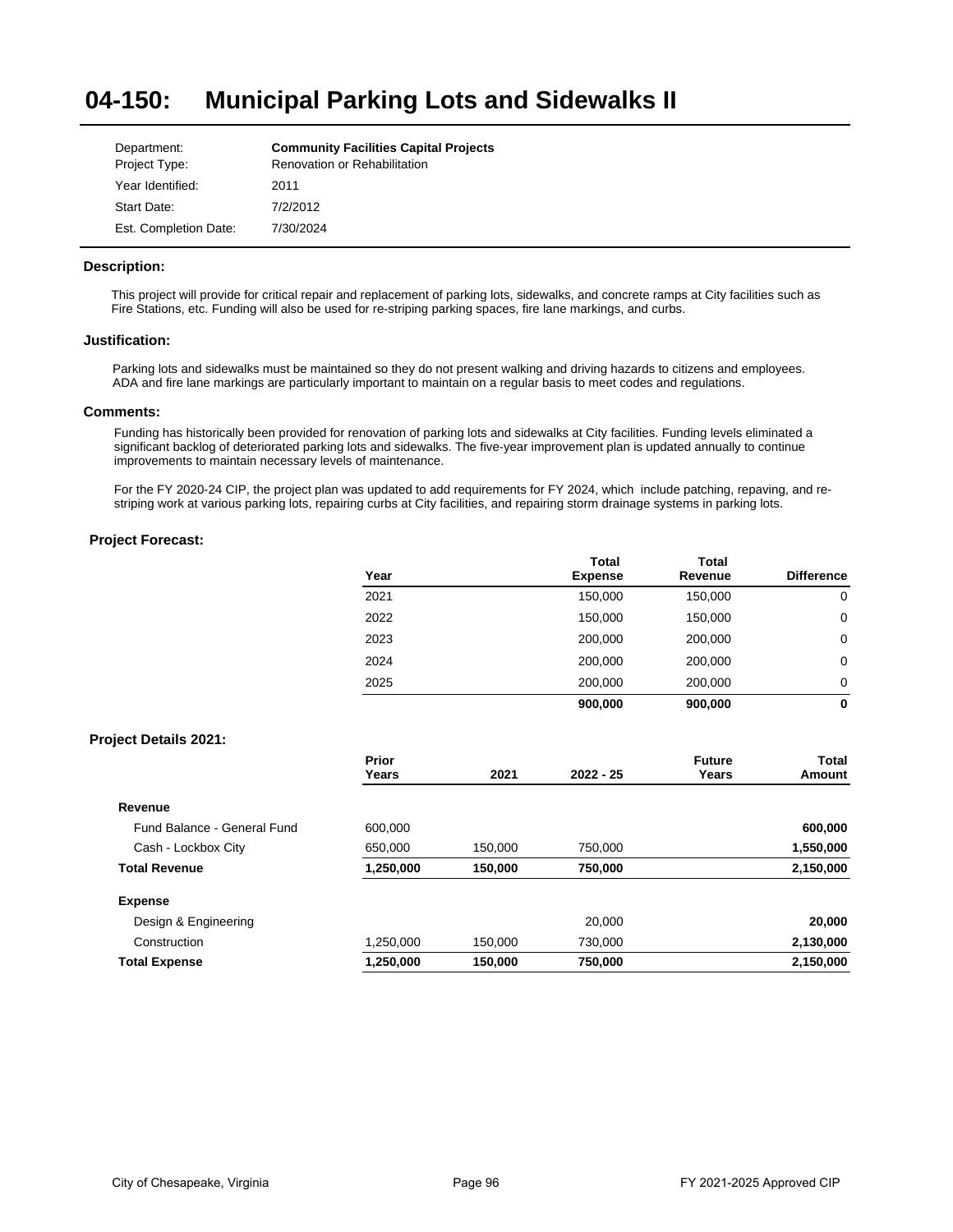#### **04-240: Public Works - Bowers Hill Yard Facility Renovations**

| Department:           | <b>Community Facilities Capital Projects</b> |
|-----------------------|----------------------------------------------|
| Project Type:         | Renovation or Rehabilitation                 |
| Year Identified:      | 2020                                         |
| Start Date:           | 7/1/2019                                     |
| Est. Completion Date: | 6/30/2024                                    |

# **Description:**

This project will replace the deteriorated office and restroom facilities with new modular constructed or pre-engineered facilities for the Public Works Bowers Hill Yard Facility. Selected existing buildings will undergo large-scale retrofits of all or almost all existing fixtures and finishes.

# **Justification:**

Poor facilities for field personnel do not provide the necessary working space or safe shop areas needed for fabrication and equipment repairs. The existing temporary facilities and restrooms are in poor condition beyond economic repair. Inattention to providing safe, sanitary, and attractive work spaces is contributing to low employee morale and productivity. Field personnel are asked to occupy spaces that most other City employees would consider totally inadequate and demeaning.

#### **Comments:**

The field operations for Public Works' Bridge division as well as some Streets and Stormwater division crews operate out of the Bowers Hill Yard. The existing facilities consist of outdated and inefficient shop facilities, non-ADA and unsanitary restrooms, and overcrowded office spaces. Other functions have been housed in temporary trailers for several years, but those trailers are also deteriorating.

|                             | Year                  |      | Total<br><b>Expense</b> | <b>Total</b><br>Revenue | <b>Difference</b> |
|-----------------------------|-----------------------|------|-------------------------|-------------------------|-------------------|
| Project Details 2021:       |                       |      |                         |                         |                   |
|                             | <b>Prior</b><br>Years | 2021 | $2022 - 25$             | <b>Future</b><br>Years  | Total<br>Amount   |
| Revenue                     |                       |      |                         |                         |                   |
| Fund Balance - General Fund | 300,000               |      |                         |                         | 300,000           |
| <b>Total Revenue</b>        | 300,000               |      |                         |                         | 300,000           |
| <b>Expense</b>              |                       |      |                         |                         |                   |
| Construction                | 300,000               |      |                         |                         | 300,000           |
| <b>Total Expense</b>        | 300,000               |      |                         |                         | 300,000           |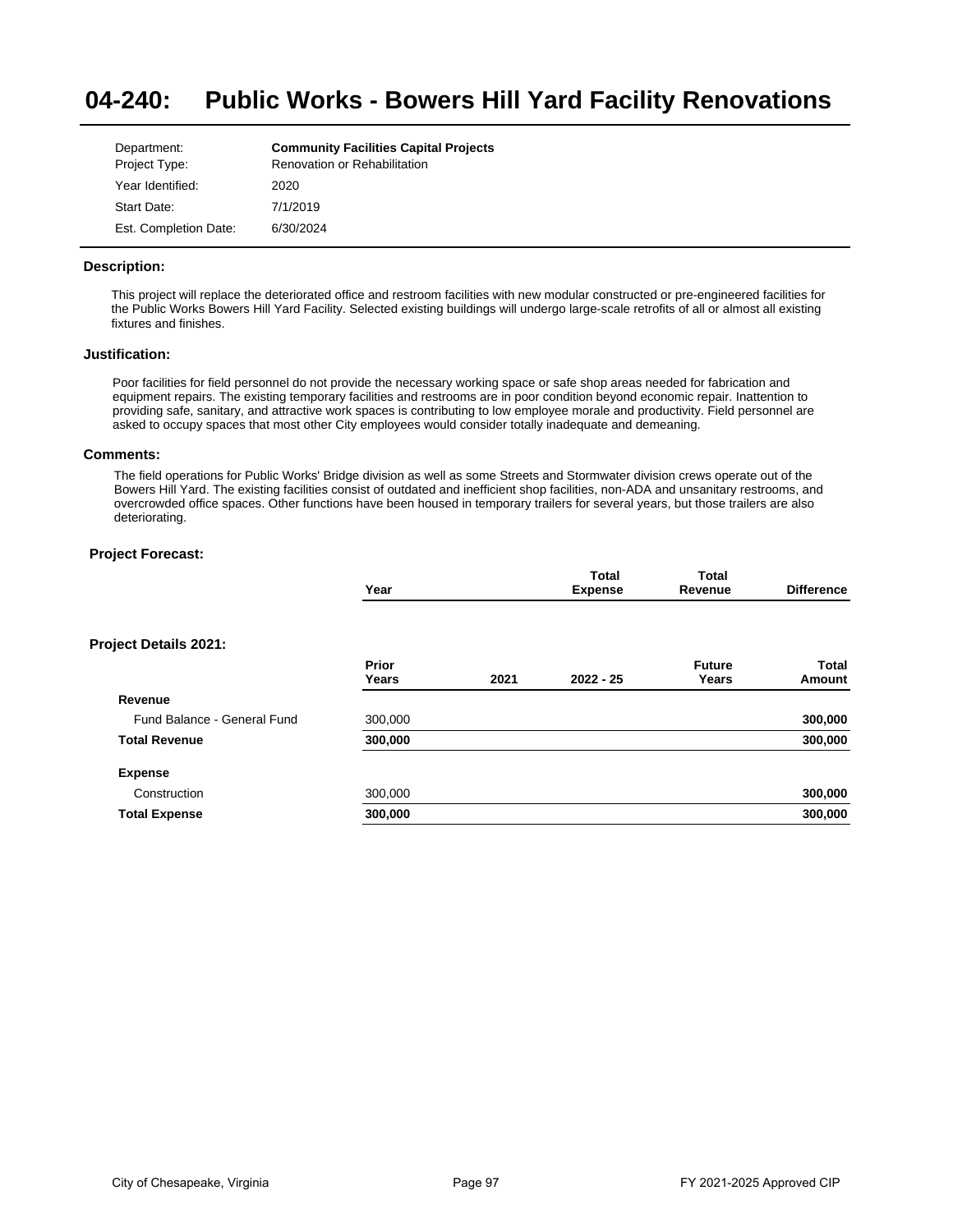# **05-240: Public Works - Greenbrier Yard Storage Building Replacement**

| Department:<br>Project Type: | <b>Community Facilities Capital Projects</b><br>Replacement |
|------------------------------|-------------------------------------------------------------|
| Year Identified:             | 2020                                                        |
| Start Date:                  | 7/1/2019                                                    |
| Est. Completion Date:        | 7/30/2024                                                   |

#### **Description:**

This project will provide for a pre-engineered building for the Public Works Greenbrier Yard (925 Executive Blvd.) to replace the warehouse that was destroyed by fire in 2014. The new facility will also provide interior restrooms, adequate and proper storage areas for tools and equipment, and meeting areas.

#### **Justification:**

The existing temporary wooden storage sheds are inefficient and deteriorating. Material and equipment inventory control is difficult because storage is spread-out at multiple, small locations across the yard. Equipment is improperly stored outside out of necessity, and is subject to bad weather impacts that lead to premature extensive repairs and shorter equipment lifespans. Public Works field personnel are required to use a portable restroom trailer located in the parking lot during all types of inclement weather.

#### **Comments:**

After the 2014 fire, Public Works purchased wooden sheds for temporary storage of materials and tools, installed a temporary portable restroom trailer, and due to necessity moved larger equipment outside to uncovered storage.

Due to the fire damage, this facility required demolition and replacement. Demolition was completed under capital project # 34-190. However, the replacement structure was delayed pending a decision on permanent location of Public Works Operations Center.

FY 2020 capital budget includes funding to construct a storage building. Funding includes remaining \$235,179 from insurance recovery following the fire (transferred from project #34-190).

| Year           |      | Total<br><b>Expense</b> | <b>Total</b><br>Revenue | <b>Difference</b> |
|----------------|------|-------------------------|-------------------------|-------------------|
|                |      |                         |                         |                   |
| Prior<br>Years | 2021 | $2022 - 25$             | <b>Future</b><br>Years  | Total<br>Amount   |
|                |      |                         |                         |                   |
| 499,821        |      |                         |                         | 499,821           |
| 235,179        |      |                         |                         | 235,179           |
| 735,000        |      |                         |                         | 735,000           |
|                |      |                         |                         |                   |
| 735,000        |      |                         |                         | 735,000           |
| 735,000        |      |                         |                         | 735,000           |
|                |      |                         |                         |                   |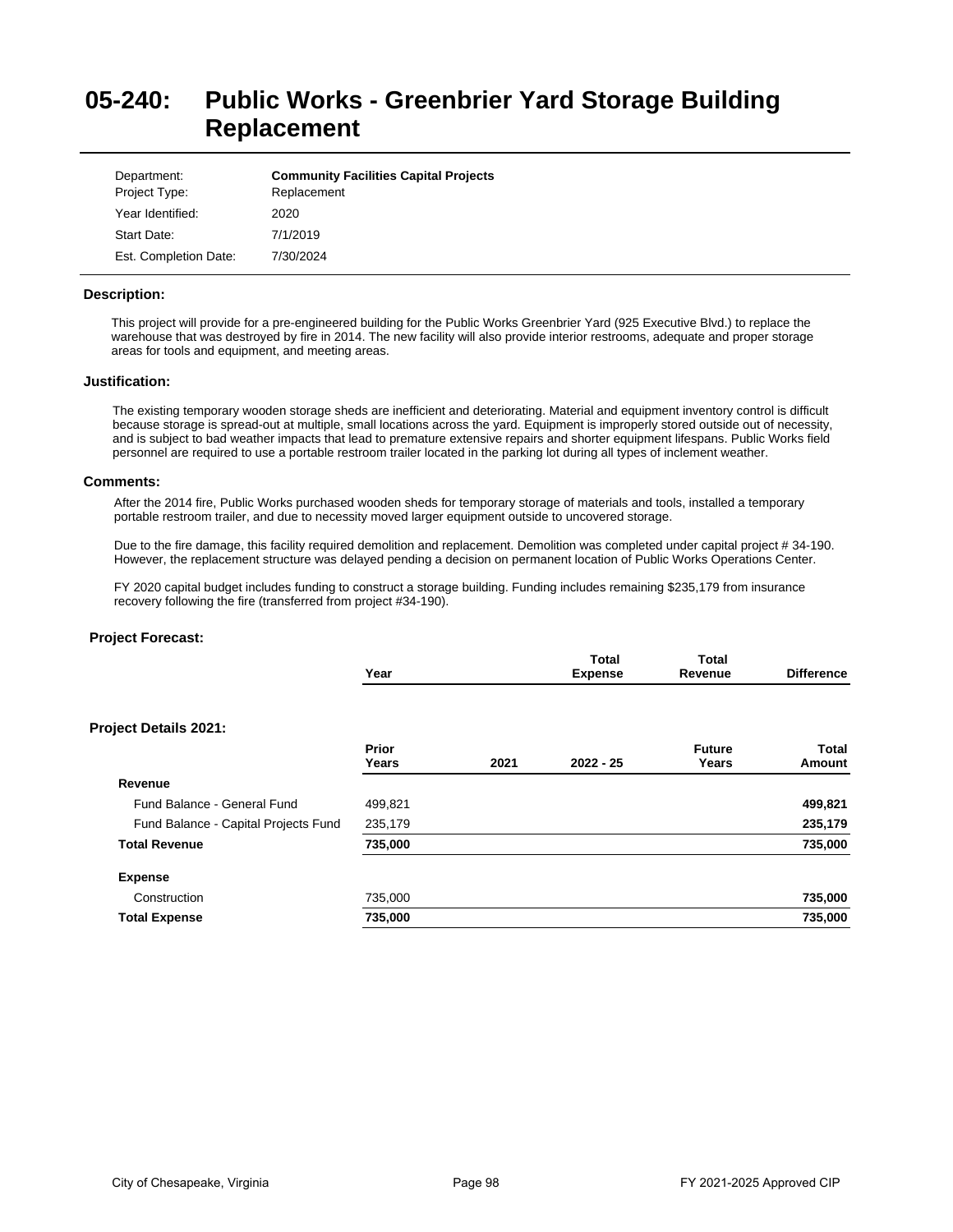# **01-150: Public Works/Public Utilities Operating Facilities Replacement/Relocation**

| Department:<br>Project Type: | <b>Community Facilities Capital Projects</b><br>Replacement |
|------------------------------|-------------------------------------------------------------|
| Year Identified:             | 2011                                                        |
| Start Date:                  | 4/1/2013                                                    |
| Est. Completion Date:        | 7/30/2025                                                   |

# **Description:**

This project will provide for the preparation of a master plan for the replacement of the existing Public Works / Public Utilities facilities at the Greenbrier Butts Station Yards. It will also provide for the design and construction of the new facilities at the existing site. It will include site work, roadwork, BMP enhancements, utilities, parking, shops, crew bays, storehouse, wash racks, admin building, and emergency generators.

#### **Justification:**

This project is on hold pending management review. Existing facilities have deteriorated and are unsanitary and functionally inadequate for efficient and safe operations. Hurricane resistant facilities are necessary for continuity of operations and recovery efforts following emergencies. Public Works and Public Utilities operations will be co-located to enable shared use of resources.

#### **Comments:**

This project combined Public Works project # 01-150 "Butts Station-Phase I Public Works Operations Building" (\$9,700,000) and Public Utilities project # 23-120 "Storm Harden Operations Building" (\$4,000,000). Master planning has been completed for the Greenbrier site.

|                              | Year           |      | <b>Total</b><br><b>Expense</b> | <b>Total</b><br>Revenue | <b>Difference</b>      |
|------------------------------|----------------|------|--------------------------------|-------------------------|------------------------|
|                              | 2021           |      |                                |                         | 0                      |
|                              | 2022           |      | 14,500,000                     | 14,500,000              | 0                      |
|                              | 2024           |      | 4,000,000                      | 4,000,000               | 0                      |
|                              | 2025           |      | 4,000,000                      | 4,000,000               | 0                      |
|                              |                |      | 22,500,000                     | 22,500,000              | $\mathbf 0$            |
| <b>Project Details 2021:</b> |                |      |                                |                         |                        |
|                              | Prior<br>Years | 2021 | $2022 - 25$                    | <b>Future</b><br>Years  | <b>Total</b><br>Amount |
| Revenue                      |                |      |                                |                         |                        |
| Cash - Lockbox City          |                |      | 1,000,000                      |                         | 1,000,000              |
| G.O. Debt - City             | 9,700,000      |      | 13,500,000                     |                         | 23,200,000             |
| Revenue Bonds - Utility Fund | 4,000,000      |      | 8,000,000                      |                         | 12,000,000             |
| <b>Total Revenue</b>         | 13,700,000     |      | 22,500,000                     |                         | 36,200,000             |
| <b>Expense</b>               |                |      |                                |                         |                        |
| Design & Engineering         | 1,950,000      |      |                                |                         | 1,950,000              |
| Construction                 | 10,850,000     |      | 17,250,000                     |                         | 28,100,000             |
| Land Acquisition             | 400,000        |      | 2,020,471                      |                         | 2,420,471              |
| Equipment                    | 500,000        |      | 2,250,000                      |                         | 2,750,000              |
| Software                     |                |      | 100,000                        |                         | 100,000                |
| Other                        |                |      | 879,529                        |                         | 879,529                |
| <b>Total Expense</b>         | 13,700,000     |      | 22,500,000                     |                         | 36,200,000             |

|                              | Year |         | Exp (Rev) | <b>FTE Impact</b>                             |
|------------------------------|------|---------|-----------|-----------------------------------------------|
|                              | 2024 |         | 305.000   |                                               |
| City of Chesapeake, Virginia | 2025 | Page 99 | 305.000   | FY 2021-2025 Approved C <b>i<sup>p4</sup></b> |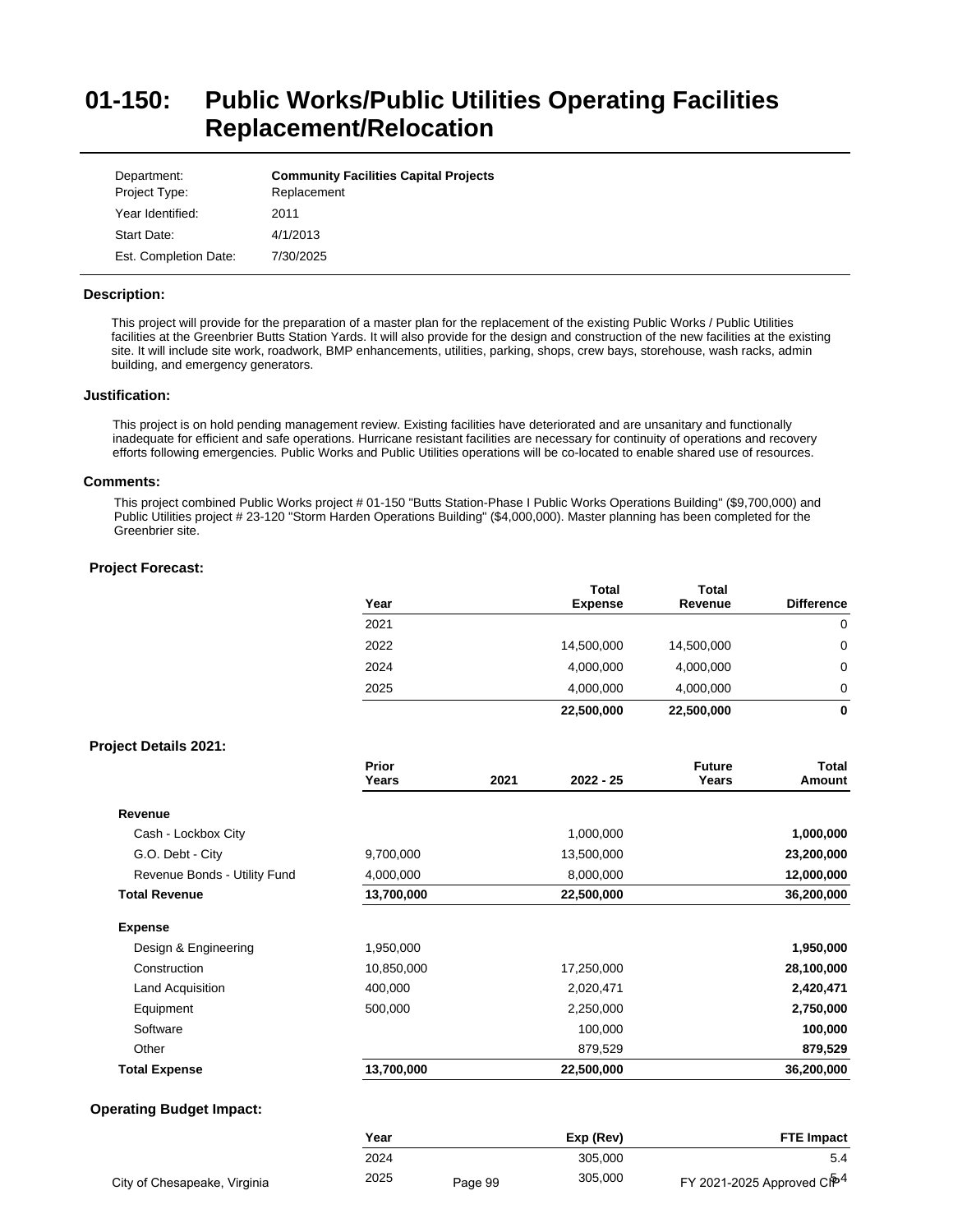#### **06-240: Security Improvements - Various Facilities**

| Department:           | <b>Community Facilities Capital Projects</b> |
|-----------------------|----------------------------------------------|
| Project Type:         | Addition or Expansion                        |
| Year Identified:      | 2020                                         |
| Start Date:           | 7/1/2019                                     |
| Est. Completion Date: | 7/30/2024                                    |

# **Description:**

This project will provide for safety and security upgrades that are recommended by the Employee Safety and Security Working Group. Types of improvements may include glass storefront protection at customer service counters, crosswalk enhancement with passive/active traffic systems, additional card access systems, additional surveillance cameras, etc.

## **Justification:**

Security audits (CPTED and DHS) have identified gaps in desired security at City facilities. The City has made good progress in closing gaps in some areas and identifying steps to improve in others, but there is still significant work to be done to achieve the desired level of safety and security for employees as well as citizens who visit public facilities.

## **Comments:**

The Employee Safety and Security Working Group has identified several areas where employee and citizen safety can be improved. Projects to improve parking lot lighting and an active traffic control system at the Holt/Shea crosswalk were completed in 2019. As the group continues to develop concepts to improve security, new upgrades and improvements will be required.

# **Project Forecast:**

|                              | Year           |         | <b>ι</b> οται<br><b>Expense</b> | ι οται<br>Revenue      | <b>Difference</b> |
|------------------------------|----------------|---------|---------------------------------|------------------------|-------------------|
|                              | 2021           |         | 250,000                         | 250,000                | $\mathbf 0$       |
|                              | 2022           |         | 250,000                         | 250,000                | 0                 |
|                              |                |         | 500,000                         | 500,000                | 0                 |
| <b>Project Details 2021:</b> |                |         |                                 |                        |                   |
|                              | Prior<br>Years | 2021    | $2022 - 25$                     | <b>Future</b><br>Years | Total<br>Amount   |
| Revenue                      |                |         |                                 |                        |                   |
| Fund Balance - General Fund  | 200,000        | 250,000 | 250,000                         |                        | 700,000           |
| <b>Total Revenue</b>         | 200,000        | 250,000 | 250,000                         |                        | 700,000           |
| <b>Expense</b>               |                |         |                                 |                        |                   |
| Design & Engineering         | 25,000         |         |                                 |                        | 25,000            |
| Construction                 | 50,000         | 175,000 | 175,000                         |                        | 400,000           |
| Equipment                    | 125,000        | 75,000  | 75,000                          |                        | 275,000           |
| <b>Total Expense</b>         | 200,000        | 250,000 | 250,000                         |                        | 700,000           |
|                              |                |         |                                 |                        |                   |

# **Operating Budget Impact:**

| Year | Exp (Rev) | <b>FTE Impact</b> |
|------|-----------|-------------------|
| 2022 | 3,000     | 0.0               |
| 2023 | 3,000     | 0.0               |
| 2024 | 3,000     | 0.0               |
| 2025 | 3,000     | 0.0               |

**Total** 

**Total**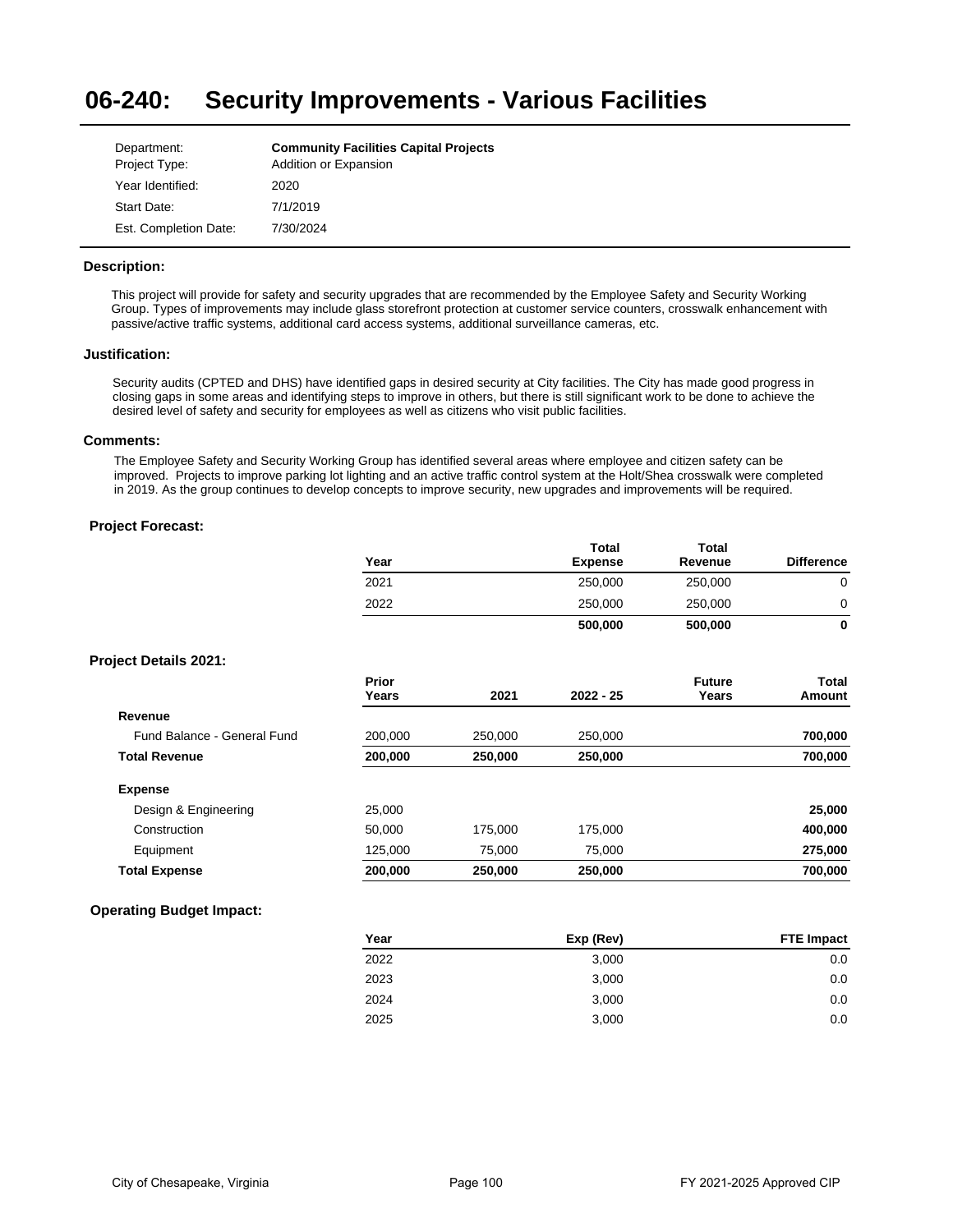#### **02-160: Solid Waste Facilities Relocation**

| Department:           | <b>Community Facilities Capital Projects</b> |
|-----------------------|----------------------------------------------|
| Project Type:         | Replacement                                  |
| Year Identified:      | 2012                                         |
| Start Date:           | 7/1/2011                                     |
| Est. Completion Date: | 6/30/2022                                    |

# **Description:**

This project will provide for the design and construction of new Solid Waste facilities to replace the facilities at Butts Station. The new facilities will include administrative offices, secure storage for containers and equipment, employee parking, and refuse truck parking.

# **Justification:**

Current facilities are deteriorating and require replacement.

# **Comments:**

This project is on until a decision is made regarding the appropriate location for the operations center. Revised estimates for the total project cost with the relocation indicate additional funding may be needed. Staff is working to minimize additional project costs by evaluating the applicable design and engineering alternatives that will address capacity needs and maintain the current level of service.

| <b>Total</b>           | <b>Total</b> |                |                       |                              |
|------------------------|--------------|----------------|-----------------------|------------------------------|
|                        |              |                |                       |                              |
| 0                      | 0            |                |                       |                              |
|                        |              |                |                       | <b>Project Details 2021:</b> |
| <b>Future</b><br>Years | $2022 - 25$  | 2021           | <b>Prior</b><br>Years |                              |
|                        |              |                |                       | Revenue                      |
|                        |              |                | 5,470,000             | G.O. Debt - City             |
|                        |              |                | 5,470,000             | <b>Total Revenue</b>         |
|                        |              |                |                       | <b>Expense</b>               |
|                        |              |                | 241,000               | Design & Engineering         |
|                        |              |                | 4,908,000             | Construction                 |
|                        |              |                | 65,000                | Equipment                    |
|                        |              |                | 256,000               | Other                        |
|                        |              |                | 5,470,000             | <b>Total Expense</b>         |
|                        | Revenue      | <b>Expense</b> |                       | Year<br>2025                 |